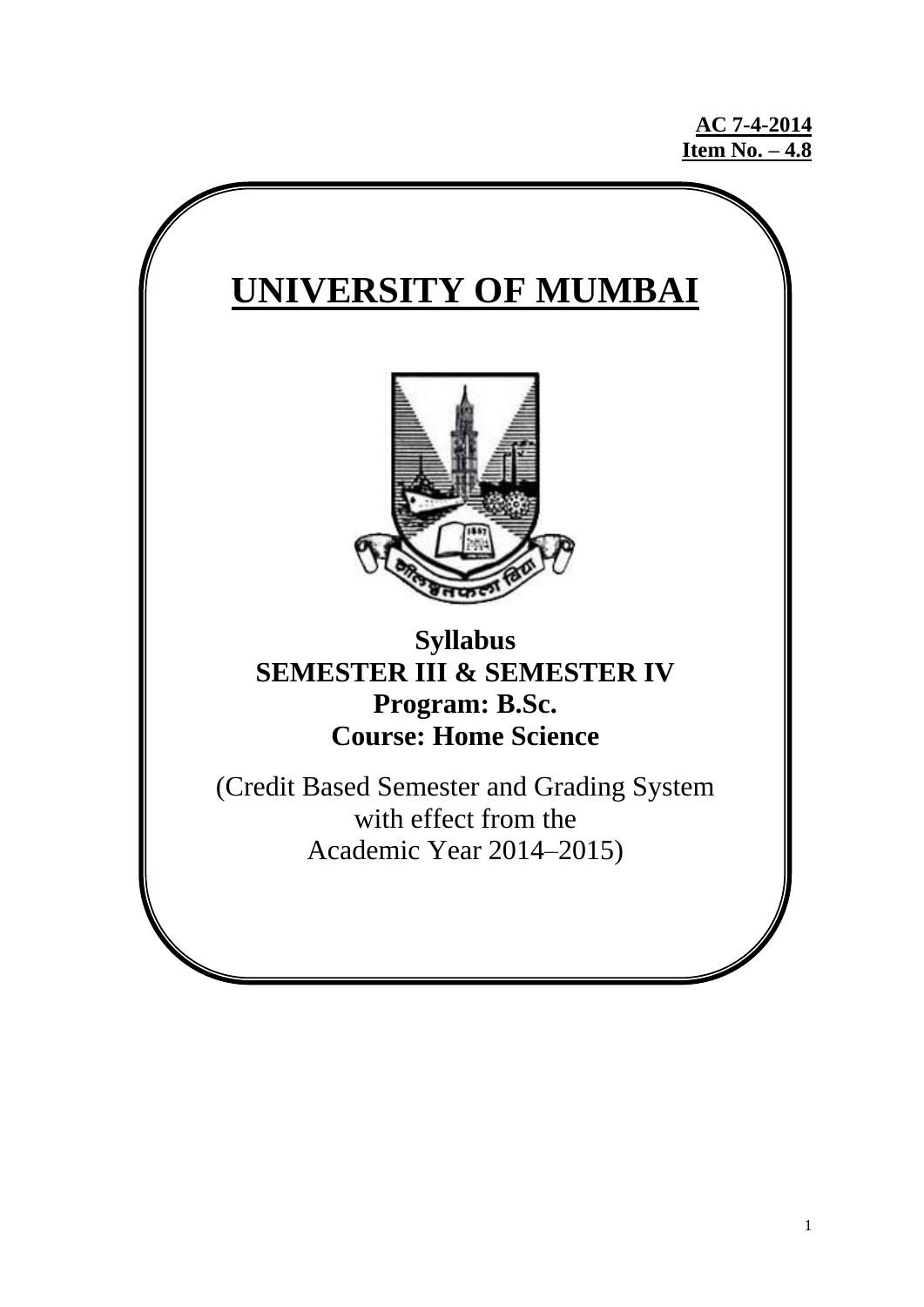#### **Preamble**

The S.Y.B.Sc (Home Science) Program consisting of two semesters under the Credit Based Semester and Grading System was recommended by the Ad-hoc Board of Studies in Home Science and was resolved by the Academic Council University of Mumbai that was introduced in the year 2012-2013. It comprises of five theory and two practical courses with Part A and Part B offering fifteen and five credits for theory and practical courses totaling to 20 credits. The courses offered prepare and equip the learners with basic knowledge and skills required to be a home scientist. It provides an education that is life-, community-, and career- oriented and builds interest and focus into the home science subjects for further specialization. The specific objectives for each course have been listed in the detailed syllabus.

There were minor typographical errors that have been amended in the given document. These include shifting of "Computer Applications" (Value Added Course) from Semester III to Semester IV and the correction of the title "Principles of Resource Management.

| <b>COURSE CODE</b> | TITLE                                        |   | <b>WORKLOAD</b> | <b>NO. OF CREDITS</b> |   |  |
|--------------------|----------------------------------------------|---|-----------------|-----------------------|---|--|
|                    |                                              |   | P               |                       | P |  |
| <b>USHS301</b>     | <b>Community Health</b>                      | 2 |                 | 3                     |   |  |
|                    | Meal Planning                                | 3 |                 |                       |   |  |
| <b>USHS302</b>     | Methods of Child, Adolescent & Adult Study   | 2 |                 | 3                     |   |  |
|                    | Development in Adulthood                     | 3 |                 |                       |   |  |
| <b>USHS303</b>     | <b>Textile Technology</b>                    | 2 |                 | 3                     |   |  |
|                    | Traditional Indian Textiles & Costumes       | 3 |                 |                       |   |  |
| <b>USHS304</b>     | Applied Economics & Personal Finance         | 3 |                 |                       |   |  |
|                    | Principles of Resource Management            | 3 |                 |                       |   |  |
| <b>USHS305</b>     | <b>Foundation Course</b>                     | 3 |                 | $\overline{2}$        |   |  |
| USHSP301           | Group I:                                     |   |                 |                       |   |  |
|                    | Nutrition & Meal Planning                    |   | 3               |                       |   |  |
|                    | <b>Developmentally Appropriate Practices</b> |   | 2               |                       |   |  |
| USHSP302           | Group II:                                    |   | 3               |                       |   |  |
|                    | Textile Science & Women's Clothing           |   |                 |                       |   |  |
|                    |                                              |   |                 | 15                    |   |  |

**SEMESTER III**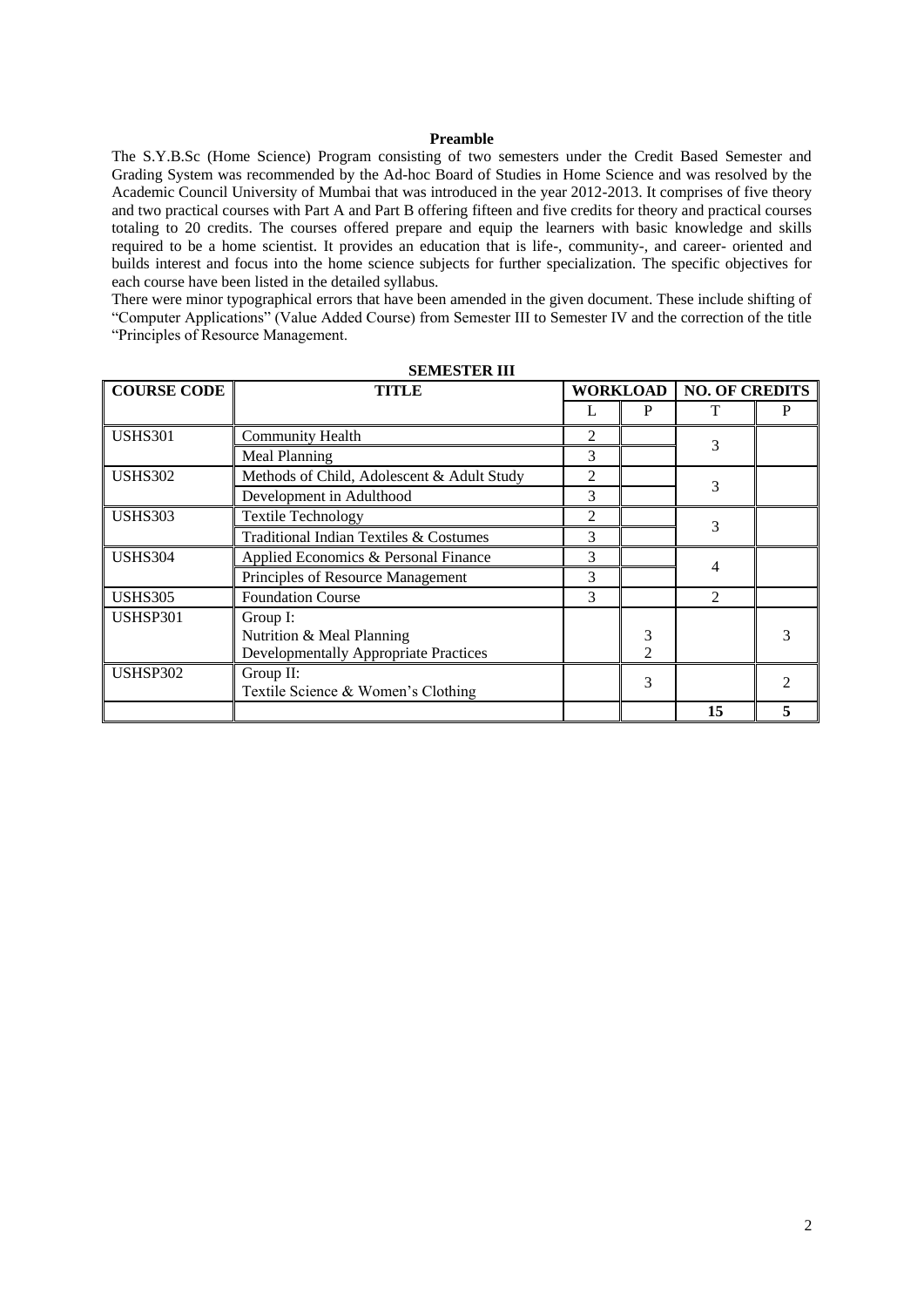| <b>Course Code</b> |        | <b>Title of Paper</b>   | Lectures/week | <b>Marks</b> | <b>Credits</b> |
|--------------------|--------|-------------------------|---------------|--------------|----------------|
|                    | Part A | <b>Community Health</b> |               |              |                |
| <b>USHS301</b>     | Part B | <b>Meal Planning</b>    |               | 100          |                |

# **PART A: COMMUNITY HEALTH**

**No. of Credits: 1**

# **Objectives**

- 1. To enable students to understand basic physiology of vital systems of human body.
- 2. To understand the pathophysiology and risk factors of commonly occurring degenerative diseases.
- 3. To acquire knowledge of the causes, symptoms and prevention of infectious diseases.
- 4. To provide information on the importance of diet in various degenerative and infectious diseases.

| <b>Course Content</b> |                                                    | <b>Lectures</b> |
|-----------------------|----------------------------------------------------|-----------------|
| Unit I                | Major public health problems                       | 15              |
|                       | <b>IDD</b><br>a.                                   |                 |
|                       | Vitamin A deficiency<br>b.                         |                 |
|                       | Anaemia<br>c.                                      |                 |
|                       | <b>PEM</b><br>d.                                   |                 |
|                       | Causes, Symptoms, Prevention and Control Programme |                 |
| Unit II               | <b>Communicable diseases</b>                       | 15              |
|                       | <b>Study of Infectious Diseases</b>                |                 |
|                       | Water borne<br>a <sub>1</sub>                      |                 |
|                       | Air borne<br>b.                                    |                 |
|                       | Vector borne<br>c.                                 |                 |
|                       | Food borne<br>d.                                   |                 |
|                       | AIDS, Cancer<br>e.                                 |                 |
|                       | Symptoms, Prevention and Control Programmes        |                 |

**References**

Frazier. W. C. & Westhoff D. C. (2008) *Food Microbiology*, 4<sup>th</sup> ed. New Delhi: Tata McGraw Hill Co.

Tortora, S.P. & Grasowski, S. R. (2006) *Principles of Anatomy and Physiology*, 11th ed. New York: John Wiley & Sons.

Wadhwa, A. & Sarma, S. (2003) *Nutrition in the Community* New Delhi: Elite Pub. House Pvt. Ltd.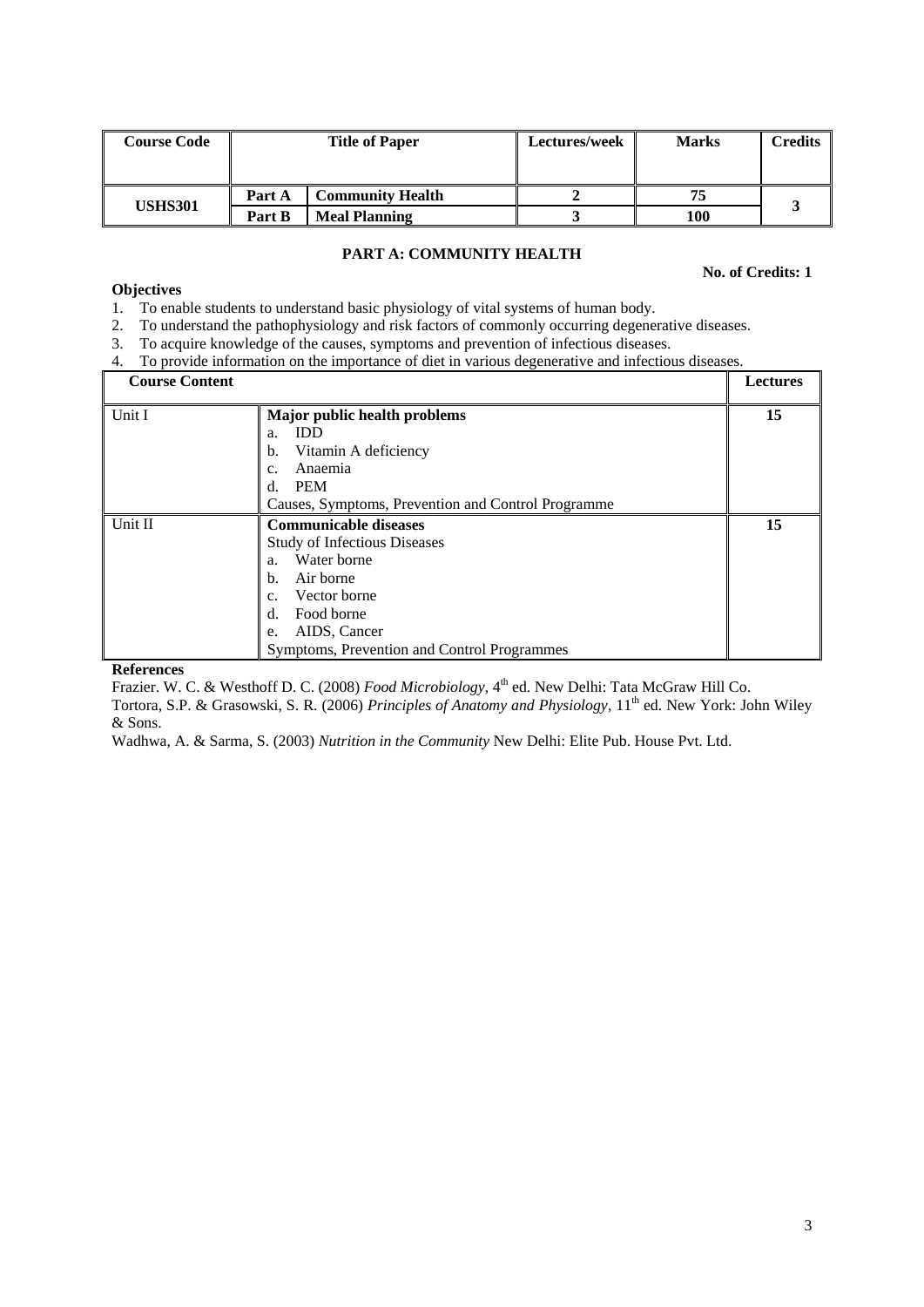# **PART B: MEAL PLANNING**

#### **No. of Credits: 2**

### **Objectives**

- 1. To understand the concept of balanced diet
- 2. To enable students to understand and learn the RDA and plan meals for individuals during different periods of life cycle and physiological conditions.
- 3. To introduce the concept of adaptations of normal diets.

| <b>Course Content</b> |                                                                       | <b>Lectures</b> |
|-----------------------|-----------------------------------------------------------------------|-----------------|
| Unit I                | <b>Food Pyramid</b>                                                   | 15              |
|                       | <b>Balanced Diet</b><br>i.                                            |                 |
|                       | ii.<br>Factors affecting meal planning                                |                 |
|                       | iii.<br>Planning meals for individuals in families                    |                 |
|                       | Concept of RDA - Adulthood<br>iv.                                     |                 |
|                       | Food Exchange List<br>v.                                              |                 |
| Unit II               | <b>Adaptation of Normal Diets</b>                                     | 15              |
|                       | <b>Texture and Consistency</b><br>a.                                  |                 |
|                       | Clear fluid                                                           |                 |
|                       | Full fluid                                                            |                 |
|                       | Soft diet                                                             |                 |
|                       | <b>Calorie Density</b><br>$\mathbf b$ .                               |                 |
|                       | High calorie                                                          |                 |
|                       | Low calorie                                                           |                 |
|                       | Based on protein<br>$C_{\star}$                                       |                 |
|                       | High protein                                                          |                 |
|                       | Low protein                                                           |                 |
|                       | Based on fat content<br>d.                                            |                 |
|                       | Introduction to the concept of Enteral and Parenteral Nutrition<br>e. |                 |
| Unit III              | <b>Nutrition in Pregnancy and Lactation</b>                           | 15              |
|                       | i.<br>Physiological changes                                           |                 |
|                       | ii.<br><b>Nutritional Requirements</b>                                |                 |
|                       | iii.<br>Complications of pregnancy                                    |                 |
|                       | Lactation physiology<br>iv.                                           |                 |
|                       | Advantages of breast feeding<br>V.                                    |                 |
|                       | Problems associated with lactation<br>vi.                             |                 |
|                       | vii.<br>Galactogues                                                   |                 |

#### **References**

Brown J.E. (2002). *Nutrition through the life cycle*. Wadsworth: Thomas learning.

E.N. and Rolfes S.R. (2002). *Understanding Nutrition*. Wadsworth:Thomson Learning

Garrow, J. S. & James, W. P. T. (1993). *Human Nutrition and Dietetics*. New York: Churchill Livingstone.

Ghosh, S. (1977). *Feeding and Care of Infants and Young Children*. New Delhi: Voluntary Health Association of India.

Guthrie, H. A. (1986). *Introductory Nutrition*. St. Luis Toronto Times Mirror/ Mosby College Publications ICMR (1990), Nutrient requirements and recommended dietary allowances for Indians.

Insel. P. et al (2004) *Nutrition*. Jones & Bartlett Publishers

Maney, N. S. & Shadak Sharswamy, M. (1988). *Food Facts and Principles*. New Delhi: New Age International.

Robinson, G. H. & Lowler, M.R. (1984). *Normal and Therapeutic Nutrition*. N.Y.: Macmillan Publications.

Roth, R. A. & Townsend C.E. (2003). *Nutrition and Diet Therapy*. Canada: Delmar Learning.

Thompson J. and Manore M. (2005). *Nutrition: An Applied Approach*. Benjamin Cummings.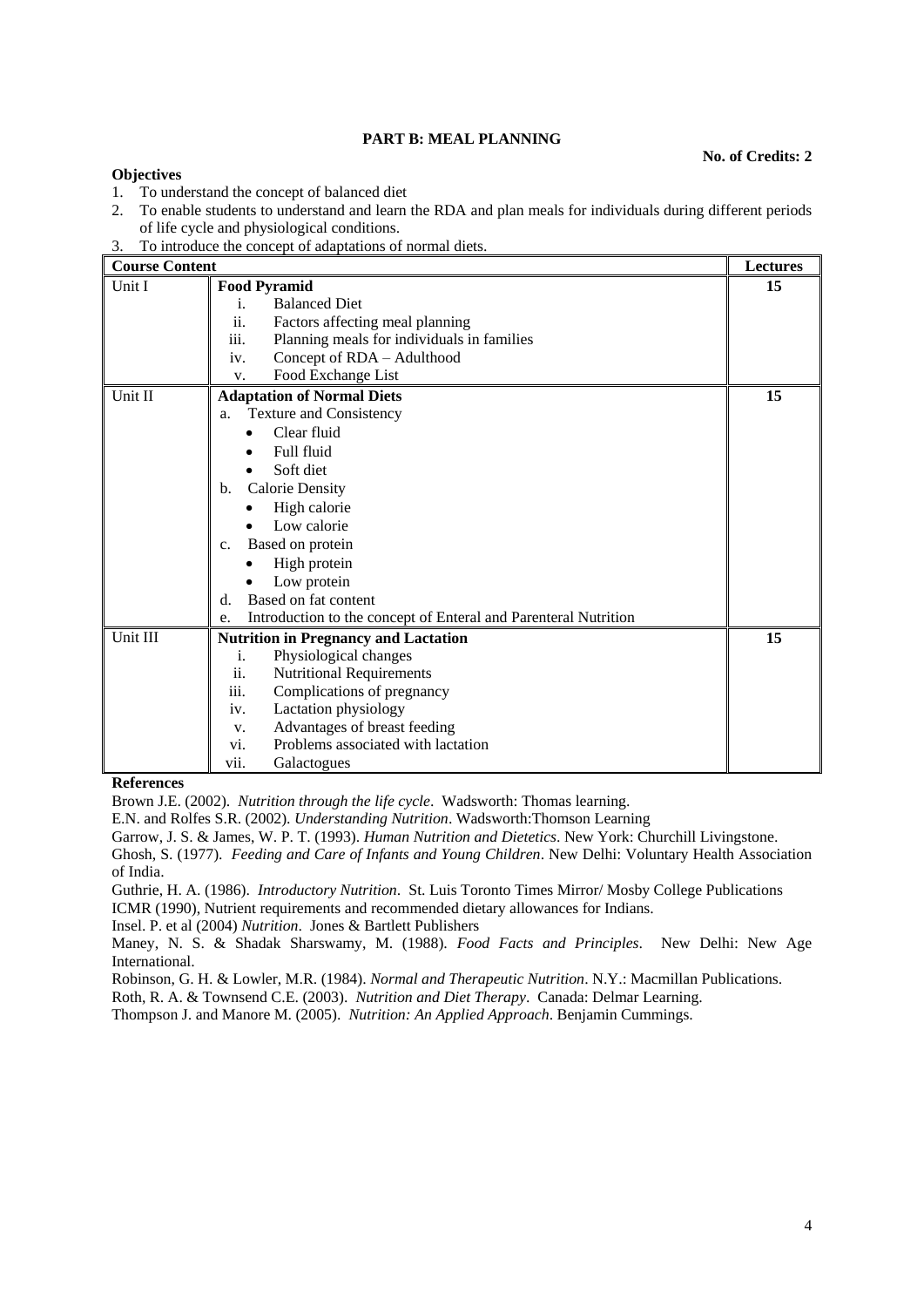| <b>Course Code</b> |        | <b>Title of Paper</b>                                         | Lectures/week | <b>Marks</b> | Credits |
|--------------------|--------|---------------------------------------------------------------|---------------|--------------|---------|
| <b>USHS302</b>     | Part A | <b>Methods of Child, Adolescent and</b><br><b>Adult Study</b> |               | 75           |         |
|                    | Part B | <b>Development in Adulthood</b>                               |               | 100          |         |

# **PART A: METHODS OF CHILD, ADOLESCENT AND ADULT STUDY**

**No. of Credits: 1**

## **Objectives**

- 1. To help students develop an appreciation of methods of studying individuals across the life span.
- 2. To help students to understand the observational method of studying individuals.
- 3. To enable them to apply the method in the study of individuals across the life span.

| <b>Course Content</b> |                                                                      | <b>Lectures</b> |
|-----------------------|----------------------------------------------------------------------|-----------------|
| Unit I                | <b>Introduction</b>                                                  | 15              |
|                       | a) Value and importance of studying individuals across the life span |                 |
|                       | Brief overview of the methods of studying individuals<br>b)          |                 |
|                       | Sampling techniques (Probability and Non Probability)<br>C)          |                 |
|                       | Relevance of using multi-methods in studying individuals<br>d)       |                 |
|                       | Problems/challenges in study of individuals<br>e)                    |                 |
| Unit II               | <b>Observation Method</b>                                            | 15              |
|                       | Definition<br>a)                                                     |                 |
|                       | Types of observational methods<br>b)                                 |                 |
|                       | i. Natural / Contrived                                               |                 |
|                       | ii. Participant / Non-Participant                                    |                 |
|                       | iii. Disguised / Non-Disguised                                       |                 |
|                       | iv. Human / Mechanical                                               |                 |
|                       | V. Direct / Indirect                                                 |                 |
|                       | vi. Structured / Non-Structured                                      |                 |
|                       | Steps in the observational process<br>C)                             |                 |
|                       | Types of recording<br>d)                                             |                 |
|                       | <i>i</i> . Anecdotal records                                         |                 |
|                       | ii. Checklist                                                        |                 |
|                       | iii. Rating scales                                                   |                 |
|                       | <i>iv.</i> Narrative records                                         |                 |
|                       | Sampling techniques (time, event, situational)<br>e)                 |                 |
|                       | Aids in recording<br>f)                                              |                 |
|                       | Analyses and interpretation of observation data<br>g)                |                 |
|                       | Advantages and disadvantages<br>h)                                   |                 |

#### **References**

Anandalakshmy,S., Chaudhary, N. & Sharma,N. (Eds.). (2008). *Researching Families and Children: Culturally Appropriate Methods.* New Delhi: Sage Publication

Anastasi, A. & Urbina, S. (1997). *Psychological Testing* (7<sup>th</sup> ed.). Indian Reprint. Delhi: Pearson Education.

Billman, T & Sherman, J.(1996). *Observation and Participation in Early Childhood Settings. A Practicum Guide*. Boston: Allyn & Bacon

Gay, L. R. (1990) *Educational Research: Competencies for Analysis and Application* (3<sup>rd</sup> ed.) New York: Merrill Publishing Co.

Jam, G.L. (2003). *Research Methodology. Methods, Tools and Techniques*, Jaipur : Mangaldeep Publications Kothari C R (1999) *Research Methodology. Methods and Techniques*, (2<sup>nd</sup> ed.)

Rubin, A & Babbie, E. (2002) *Research Methods for Social Work* .California: Brooks/Cole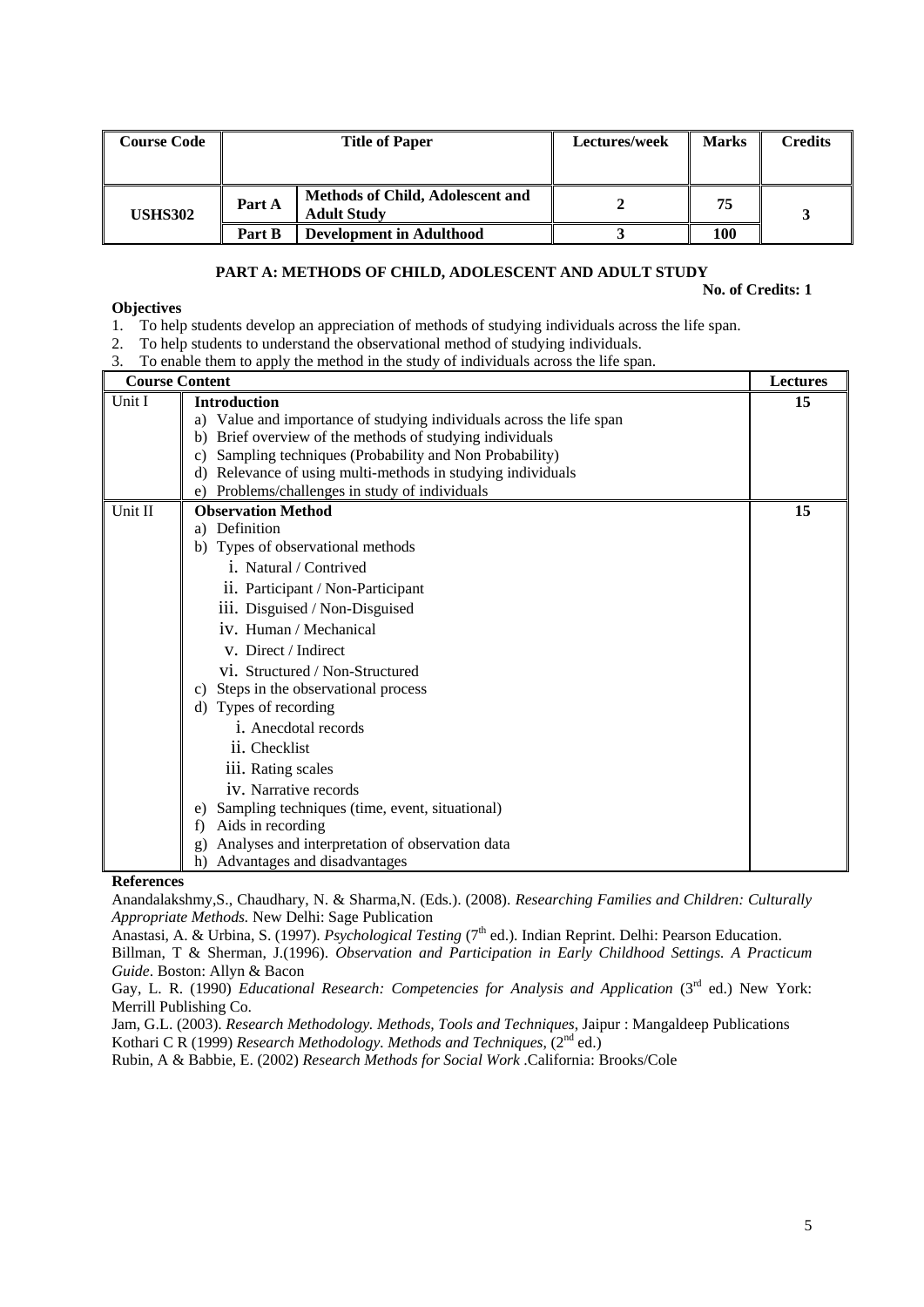# **PART B: DEVELOPMENT IN ADULTHOOD**

#### **No. of Credits: 2**

### **Objectives**

- 1. To sensitize students to both the challenges and the opportunities of adult life.
- 2. To help students understand the developmental changes pertinent to family, career, and physical developments across adulthood.
- 3. To help students have appropriate knowledge and attitudes with regard to the major life events in adulthood including friendship and mate selection and marriage.

| <b>Course Content</b> |                                                                            | Lectures |
|-----------------------|----------------------------------------------------------------------------|----------|
| Unit I                | Introduction to the study of development in adulthood                      | 15       |
|                       | a) Demography and a changing view of adulthood                             |          |
|                       | Increased life expectancy<br>i.                                            |          |
|                       | ii.<br>Ageism                                                              |          |
|                       | iii. Sexism in adulthood                                                   |          |
|                       | b) Why study adult development?                                            |          |
|                       | c) Life-Span Developmental Perspective                                     |          |
|                       | i. Development is a lifelong process                                       |          |
|                       | ii. Development includes both gains and losses                             |          |
|                       | iii. Development is plastic                                                |          |
|                       | iv. Development is embedded in historical, cultural and social contexts    |          |
|                       | d) Theories relevant to understanding development in adulthood             |          |
|                       | i. Erik Erikson's psychosocial stages corresponding to adulthood           |          |
|                       | ii. Levinson's seasons of a man's life                                     |          |
|                       | iii. Havighurst's developmental tasks                                      |          |
|                       | iv. Stage theory: major criticisms                                         |          |
|                       | v. Social theories of aging/adjustment to late adulthood: S-O-C Theories   |          |
|                       | vi. Multiple meanings of time and age                                      |          |
| Unit II               | The Self: Definition and factors influencing self                          | 15       |
|                       | a) Defining the self                                                       |          |
|                       | b) Effect of age on self                                                   |          |
|                       | Maintaining continuity of the self<br>i.                                   |          |
|                       | ii.<br>The impact of subjective age                                        |          |
|                       | iii.<br>Impact of age on self-esteem                                       |          |
|                       | Causes of low-self-esteem in late adulthood<br>iv.                         |          |
|                       | <b>Cognitive Processes in Adulthood: dimensions and directions</b>         |          |
|                       | a. Evidence of Cognitive Decline: The Decrementalist View: Major findings  |          |
|                       | b. Evidence of Cognitive Growth: The Continued-Potential View: Adult life- |          |
|                       | span learning, quantitative versus qualitative gains in adult cognition,   |          |
|                       | expertise, wisdom and creativity, successful cognitive aging               |          |
| Unit III              | <b>Social Development, Friendship and Mate Selection</b>                   | 15       |
|                       | a) Overview of social relationships                                        |          |
|                       | Nature of relationships<br>i.                                              |          |
|                       | ii.<br>Benefits of relating                                                |          |
|                       | iii.<br>Social support                                                     |          |
|                       | Convoy model of social relationships<br>iv.                                |          |
|                       | Equity theory: a theory of social interaction<br>v.                        |          |
|                       | Ethnic differences<br>vi.                                                  |          |
|                       | b) Friendship                                                              |          |
|                       | Nature of friendship<br>i.                                                 |          |
|                       | ii.<br>Functions of friendship                                             |          |
|                       | Gender differences<br>iii.                                                 |          |
|                       | Friendship development over the life span<br>iv.                           |          |
|                       | The future of friendship<br>V.                                             |          |
|                       | c) Leaving home: Transition from the family of origin                      |          |
|                       | d) Mate selection                                                          |          |
|                       | Propinquity<br>i.                                                          |          |
|                       | ii.<br>Attractiveness                                                      |          |
|                       | Similarity<br>iii.                                                         |          |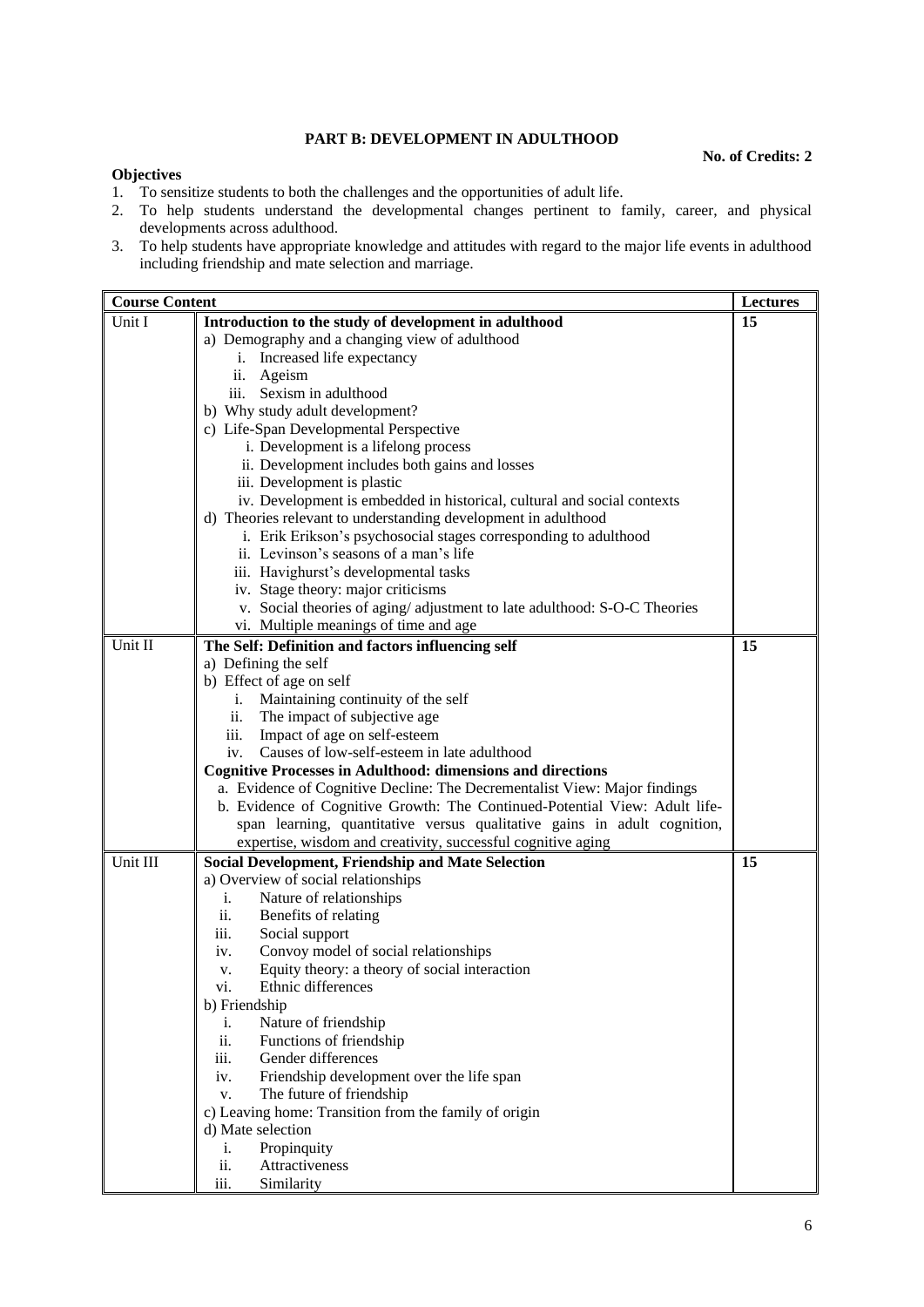| Complementarity<br>iv. |  |
|------------------------|--|
| Timing<br>$\ddotsc$    |  |
| Sexuality<br>e)        |  |

### **References**

Berker, L. E. (1998). *Development through the Life Span*. Boston: Allyn and Bacon.

Craig, G. J. (1996). *Human Development*. New Jersey: Prentice Hall.

Hoyer, W. J. & Roodin, P. A. (2009) Adult Development and Ageing, (6<sup>th</sup> ed.) Boston: McGraw Hill.

Kail, R. V. & Cavanaugh, J. C. (2000). *Human Development*: A lifespan view. USA: Woodsworth Thomson Learning.

Karkar, S. (2002) *Identity and Adulthood*. India: Oxford University Press.

Lemme, B. H. (2006). *Development in Adulthood*. Boston: Allyn and Bacon.

Zanden, J. W. V. (1997). *Human Development*. New York: McGraw Hill.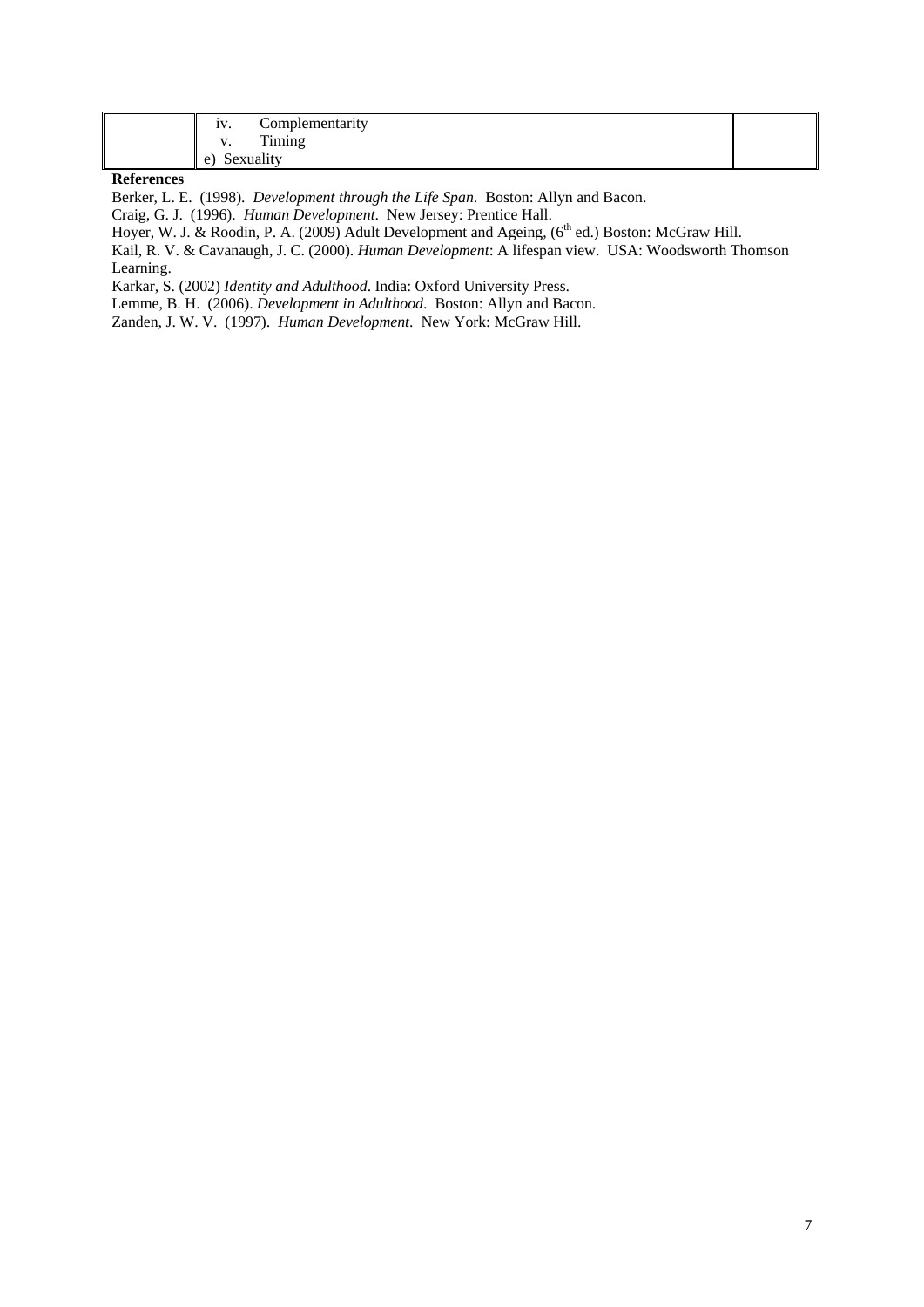| <b>Course Code</b> | <b>Title of Paper</b> |                                                           | Lectures/week | <b>Marks</b> | <b>Credits</b> |
|--------------------|-----------------------|-----------------------------------------------------------|---------------|--------------|----------------|
|                    | Part A                | <b>Textile Technology</b>                                 |               | 75           |                |
| <b>USHS303</b>     | Part B                | <b>Traditional Indian Textiles and</b><br><b>Costumes</b> |               | 100          |                |

# **PART A: TEXTILE TECHNOLOGY**

**No. of Credits: 1**

# **Objectives**

- 1. To introduce textile processing done on the gray fabric.
- 2. To understand the dyeing methods for fibers and fabrics.
- 3. To provide knowledge about the various styles and methods of printing

| <b>Course Content</b> |                 |                                                           | <b>Lectures</b> |
|-----------------------|-----------------|-----------------------------------------------------------|-----------------|
| Unit I                |                 | Preparatory processes for gray fabric                     | 15              |
|                       |                 | Open width, Rope form, Continuous and Batch Finishing     |                 |
|                       | ii.             | De-sizing                                                 |                 |
|                       | iii.            | Scouring                                                  |                 |
|                       | iv.             | Bleaching                                                 |                 |
|                       | V.              | Mercerization                                             |                 |
|                       | <b>Dyeing</b>   |                                                           |                 |
|                       | 1.              | Introduction to dyeing                                    |                 |
|                       | ii.             | Principles of dyeing                                      |                 |
|                       | iii.            | Methods of dyeing (dope, fiber, yarn, fabric and garment) |                 |
|                       | iv.             | Study of auxiliaries used for dyeing                      |                 |
| Unit II               | <b>Printing</b> |                                                           | 15              |
|                       | 1.              | Introduction to printing                                  |                 |
|                       | ii.             | Styles of printing                                        |                 |
|                       | iii.            | Methods of printing                                       |                 |
|                       | iv.             | Study of auxiliaries used for dyeing and printing         |                 |
|                       |                 | Recent developments in dyeing and printing                |                 |

# **References**

Colliner, B. J & Tortora P. G. (2001) *Understanding Textiles*. (6th Ed.) Upper Saddle River, N. J: Prentice Hall Inc.

Corbman, B. P. (1983). *Textiles: Fibre to Fabric* (6th Ed.) New York: McGraw Hill.

Joseph, M. L. (1986) *Introductory textile science* (5th Ed.) New York: Holt, Rinehart and Winston.

Kadolph, Langford, Hollen & Saddler (1993). *Textiles*. New York: Macmillan.

Rouette, H. K. (2001). *Encyclopedia of Textile Finishing*. Vol I, II & III Berlin: Springer.

Wynne, A. (1997). *Textiles: Motivate Series*. London: Macmillan Company.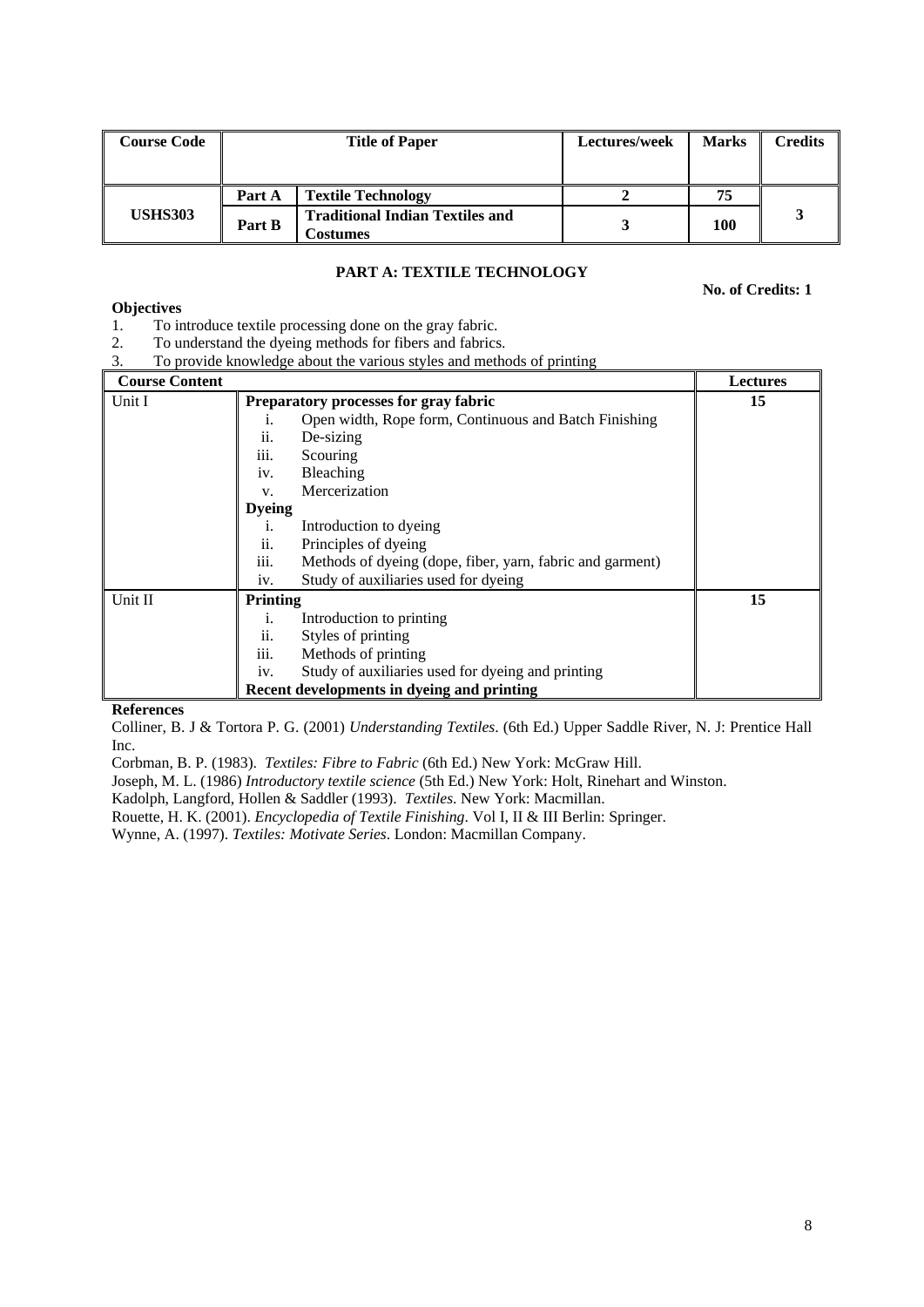# **PART B: TRADITIONAL INDIAN TEXTILES AND COSTUMES**

#### **No. of Credits: 2**

#### **Objectives**

- 1. To acquaint the student with the rich Indian heritage of woven, dyed, printed, painted and embroidered textiles.
- 2. To provide knowledge regarding various traditional textiles of the western, southern, central states of India.
- 3. To acquaint the students to the traditional costumes and jewelry of the western, southern and central of India.

| <b>Course Content</b> |                                                              | <b>Lectures</b> |
|-----------------------|--------------------------------------------------------------|-----------------|
| Unit I                | West India: (Rajasthan, Gujarat and Maharashtra)             | 15              |
|                       | Dyed, printed and painted textiles<br>a.                     |                 |
|                       | Woven textiles<br>$b$                                        |                 |
|                       | Embroidery<br>c.                                             |                 |
|                       | d.<br>Costumes and Jewelry                                   |                 |
|                       | Floor coverings<br>e.                                        |                 |
| Unit II               | South India: (Andhra Pradesh, Karnataka, Kerala, Tamil Nadu) | 15              |
|                       | Dyed, printed and painted textiles<br>a.                     |                 |
|                       | Woven textiles<br>b.                                         |                 |
|                       | Embroidery<br>c.                                             |                 |
|                       | d.<br>Costumes and Jewelry                                   |                 |
|                       | Floor coverings<br>e.                                        |                 |
| Unit III              | Central India: (Madhya Pradesh)                              | 15              |
|                       | Dyed, printed and painted textiles<br>a.                     |                 |
|                       | Woven textiles<br>b.                                         |                 |
|                       | Embroidery<br>c.                                             |                 |
|                       | Costumes and Jewelry<br>d.                                   |                 |
|                       | Floor coverings<br>e.                                        |                 |

#### **References**

Bhandari V. (2004). *Costume, Textiles & Jewellery of India – Traditions in Rajasthan*. New Delhi: Prakash Books India (P)Ltd.

Biswas. A. (1985). *Indian Costumes*. New Delhi: Publication Division Ministry of Information and Broadcasting.

Chattopadhyaya K. (1976). *Carpets and Floor coverings of India*. (Revised edition). Bombay: D.B. Taraporewala Sons & Co. Pvt Ltd.

Chattopadhyaya K. (1985). *Handicrafts of India*. (Revised Edition). New Delhi: Indian Council for Cultural Relations.

Gillow J and Barnard N. (1991). *Traditional Indian Textiles*. London: Thames and Hudson Ltd.

Irwin J. and Hall M. (1971). *Indian Painted and Printed Fabrics*. Ahmedabad: Calico Museum of Textiles.

Kothari G. (1995). *Colourful Textiles of Rajasthan*. Jaipur: Jaipur Printers Pvt. Ltd.

Lynton L. (1995). *The Sari*. London: Thames and Hudson Ltd.

Murphy V. and Gill R. (1991). *Tie-dyed Textiles of India*. London: Victoria and Albert Museum.

Naik S. (1996). *Traditional Embroideries of India*. New Delhi: A.P.H. Publishing Corporation.

Pathak A. (2005). *Pashmina*. New Delhi: Roli Books.

Untracht O. (1997). *Traditional Jewellery of India*. London: Thames and Hudson Ltd.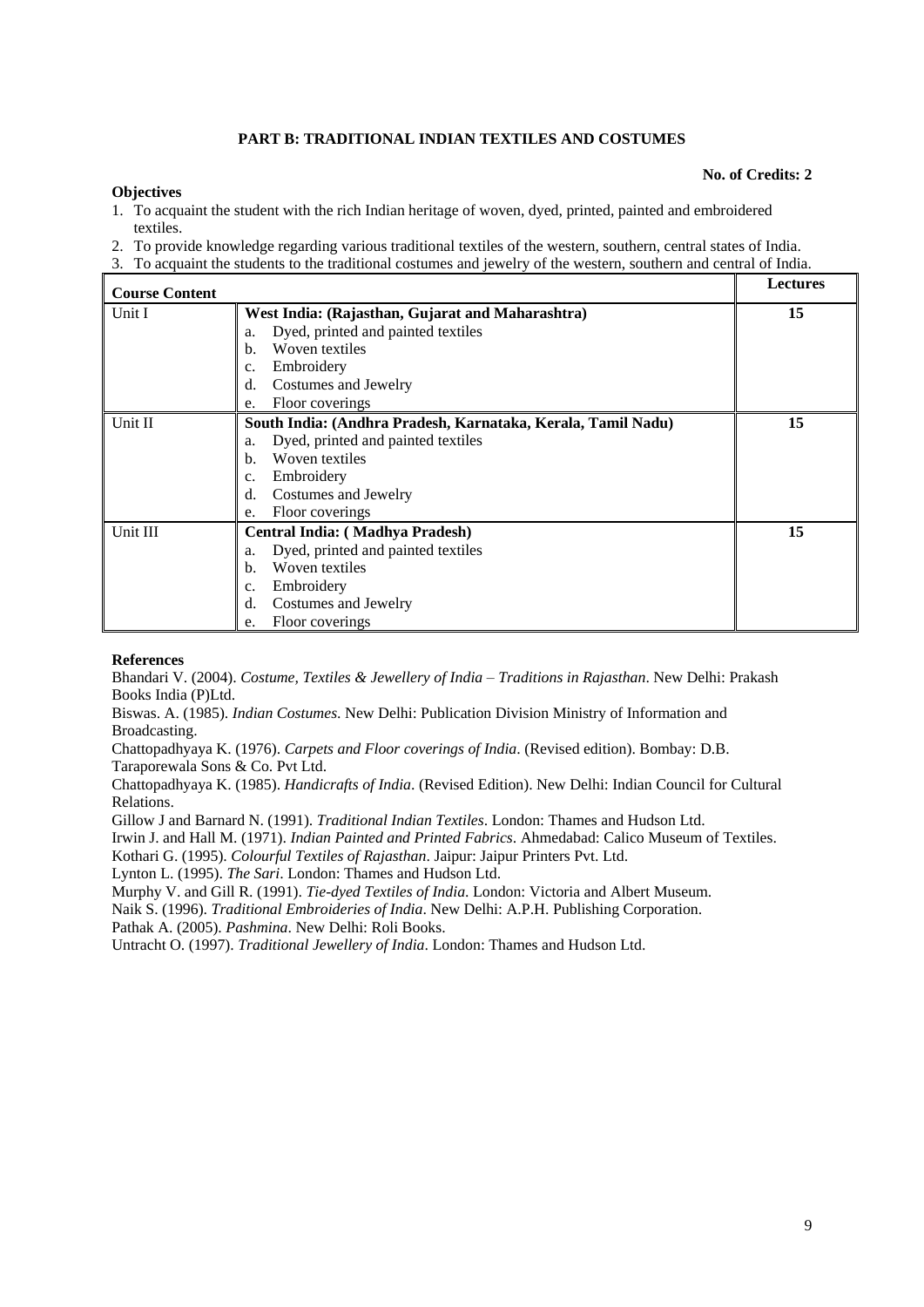| <b>Course Code</b> | <b>Title of Paper</b> |                                                         | Lectures/week | <b>Marks</b> | <b>Credits</b> |
|--------------------|-----------------------|---------------------------------------------------------|---------------|--------------|----------------|
|                    |                       |                                                         |               |              |                |
| <b>USHS304</b>     | Part A                | <b>Applied Economics and Personal</b><br><b>Finance</b> |               | 100          |                |
|                    | Part B                | <b>Principles of Resource</b><br><b>Management</b>      |               | 100          |                |

### **PART A: APPLIED ECONOMICS AND PERSONAL FINANCE**

**No. of Credits: 2**

#### **Objectives**

1. To be aware of basic concepts of economics.

- 2. To make students aware of economic problems.
- 3. To help students develop ability to apply knowledge of economics in daily problems.

#### **Course Content Lectures** Unit I **a**) **Introduction to Economics** i. Definition to Economics ii. Micro and Macro Economics **b) Utility Analysis** i. Concept of Utility ii. Total Utility iii. Marginal Utility iv. Law of Diminishing Marginal Utility v. Law of Equi-marginal Utility **15** Unit II **a) Consumer Behaviour & Demand Analysis** i. Concept of Demand ii. Types of Demand iii. Determinants of Market Demand iv. Law of Demand v. Demand Curve vi. Price Elasticity of Demand **b) Producer Behaviour and Supply Analysis** i. Meaning of Supply ii. Market Supply iii. Determinants of Market Supply iv. Law of Supply v. Elasticity of Supply **15** Unit III **a) Price Mechanism** i. Importance and need of Pricing ii. Factors determining Price iii. Pricing based on cost **b) Market** i. Definition ii. Components of Market iii. Market competitions iv. Price determination under market competition **15**

#### **References**

Ahuja, H. L. (1982). *Advanced Economic Theory. Microeconomic analysis*, New Delhi: S. Chand & Co.

Dewett, K. K. and Verma, J. D. (1986). *Elementary economic theory*. New Delhi. S. Chand & Co.

Giles, G. B. (1988) *Marketing* (3<sup>rd</sup> ed) London: ELBS and Macdonald

Hanson, J. L. (1997). *A Textbook of Economics*. London, MacDonalds and Evans Ltd.

Naik, S. P. (1997). *Lectures in Business Economics*, Vipul Prakashan 8<sup>th</sup> Ed

Sundharam, K. P. M. & S. N., Sundharam (1998). *Microeconomics* –Sultan Chand & Sons.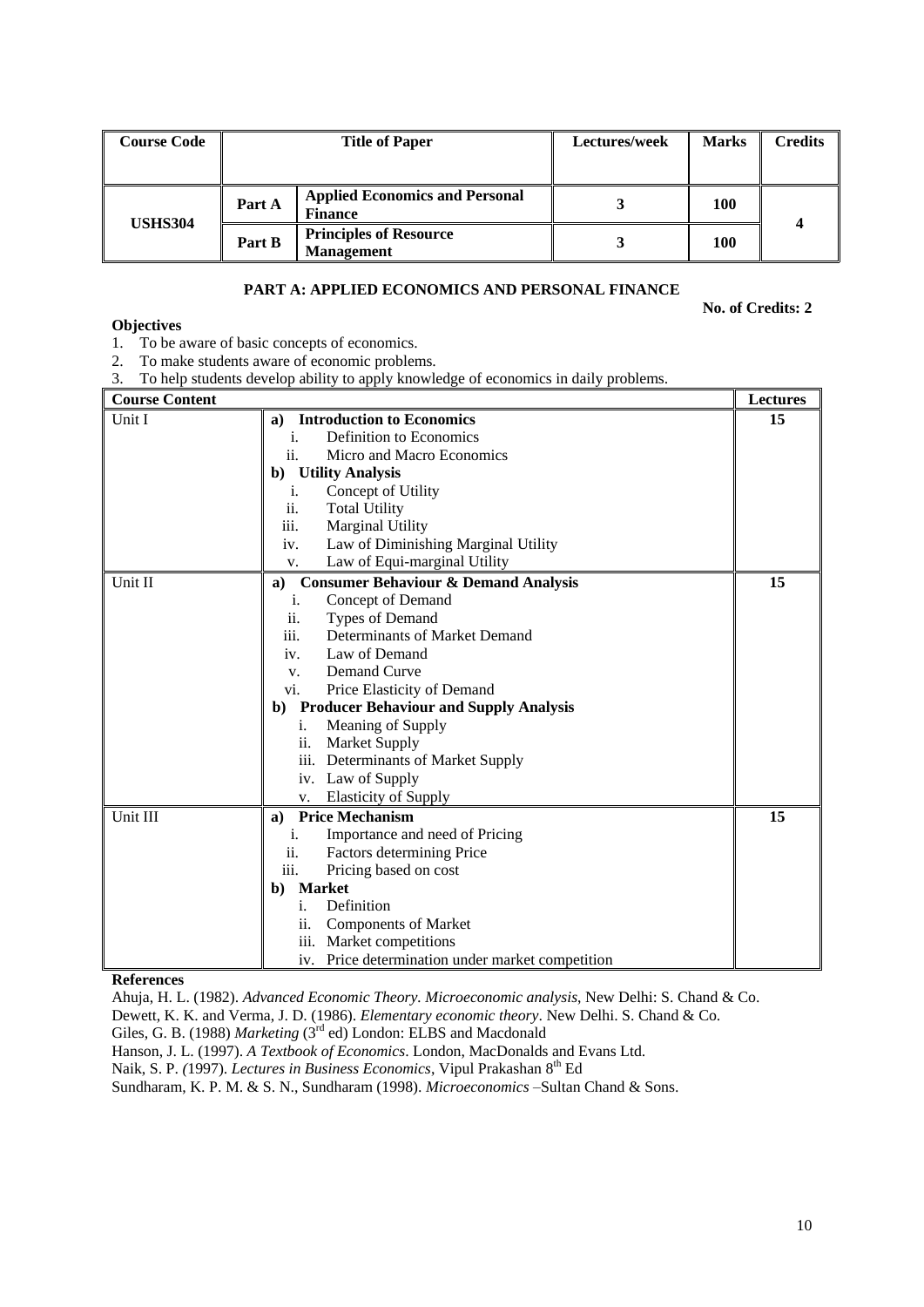# **PART B: PRINCIPLES OF RESOURCE MANAGEMENT**

**No. of Credits: 2**

## **Objectives**

1) To understand and study the effective use of Resources

2) To develop an understanding of Human Values, Goals and Standards

3) To facilitate understanding of concepts such as Motivation, Leadership & Team Work.

| <b>Course Content</b> |                                                                            | <b>Lectures</b> |
|-----------------------|----------------------------------------------------------------------------|-----------------|
| Unit I                | Introduction to management                                                 | 15              |
|                       | a) Definition & Objectives                                                 |                 |
|                       | b) Elements of Management                                                  |                 |
|                       | Fayol's principles<br>C)                                                   |                 |
|                       | <b>Management and change</b>                                               |                 |
|                       | <b>Factors motivating management</b>                                       |                 |
|                       | Values – Definition, sources, Classification, characteristics, value<br>a) |                 |
|                       | system, value hierarchy, value conflict                                    |                 |
|                       | Goals – Definition, characteristics, types<br>b)                           |                 |
|                       | Standards - Definition, classification<br>$\mathcal{C}$ )                  |                 |
| Unit II               | <b>Planning:</b> Definition, Importance, Types of plans,                   | 15              |
|                       | Advantages, Steps of planning                                              |                 |
|                       | <b>Decision Making:</b> Definition, Decision making process, Types of      |                 |
|                       | decision, Decision linkages                                                |                 |
|                       | <b>Organizing:</b> Meaning, Steps in organizing, Departmentation,          |                 |
|                       | Delegating – Decentralization                                              |                 |
| Unit III              | <b>Controlling:</b> Definition, Phases of controlling, Budgetary           | 15              |
|                       | and non-budgetary controls                                                 |                 |
|                       | <b>Leading:</b> Definition, Leadership theories, Leadership styles         |                 |
|                       | <b>Evaluation:</b> Definition, Importance, Types of evaluation             |                 |

#### **References**

Joseph & Massie (2003). *Essentials of Management*. Prentice-Hall of India (Pearson) (4<sup>th</sup> ed)

Koontz, H. & Heinz, (1998). *Essentials of Management*, Tata McGraw Hill.

Prasad, L. M. (1997). *Principles and Practice of Practice of Management,* New Delhi: Sultan Chand & sons, Educational Publishers.

Stomer, J. A., Freeman, R. E. & Gilbert, R. (2004). *Management*, Pearson Education (6<sup>th</sup> ed)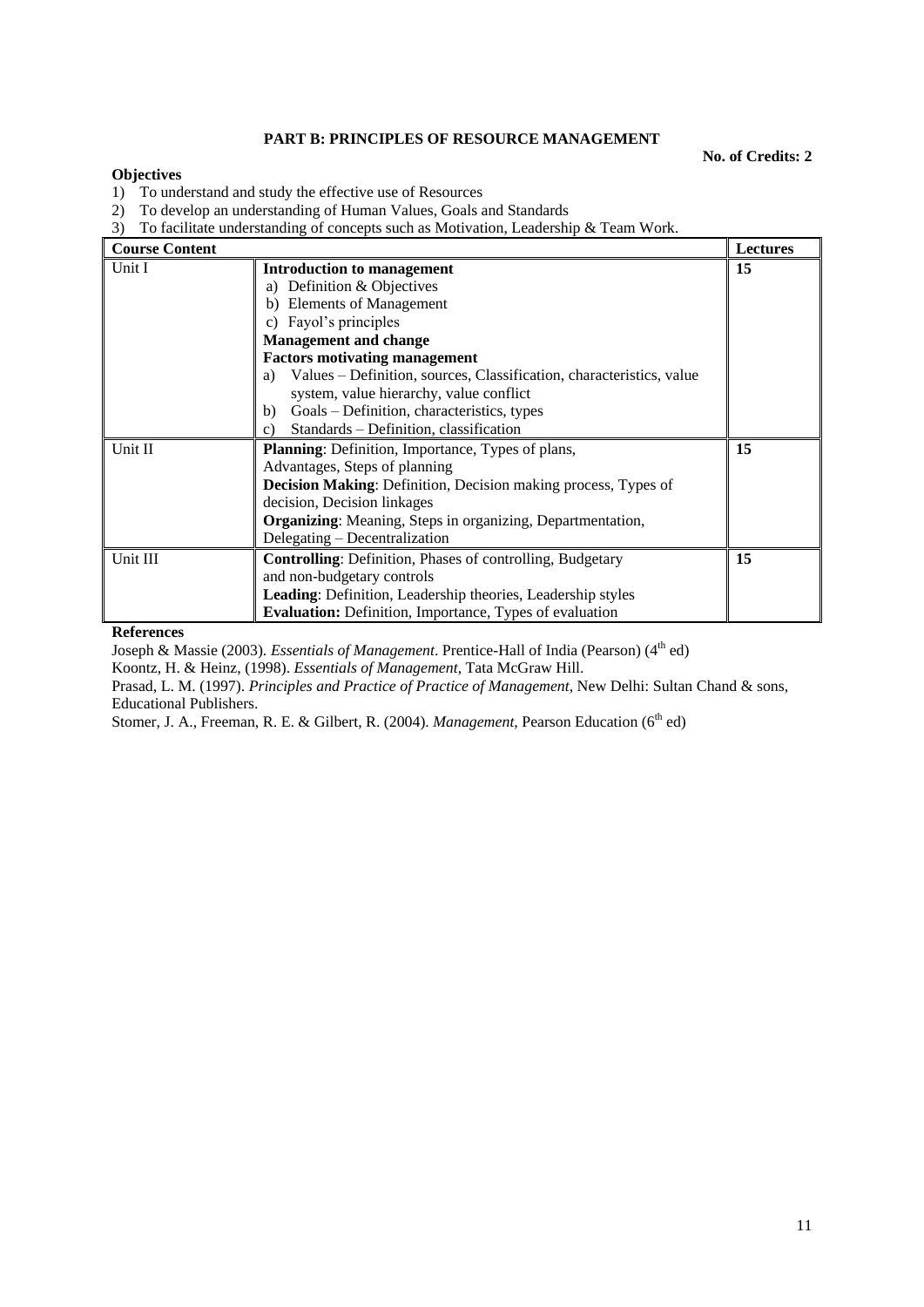| <b>Course Code</b> | <b>Title of Paper</b>    | Lectures/week | <b>Marks</b> | <b>Credits</b> |
|--------------------|--------------------------|---------------|--------------|----------------|
|                    |                          |               |              |                |
| USHS305            | <b>Foundation Course</b> |               | 100          |                |

# **FOUNDATION COURSE**

#### **No. of Credits: 2**

## **Objectives**

- 1. To help students develop awareness and skills with regard to the production and use of selected media.
- 2. To facilitate students' oral and written expression in English.
- 3. To provide students with skills in scientific writing and report writing.
- 4. To help students reflect on their career goals and put together their curriculum vitae.
- 5. To encourage personal, familial, community and professional value-grounding in students, enabling them to be better human beings.

| <b>Course Content</b> |                                                                                                                                                                                                                                                                                                                                                                                                   | <b>Lectures</b> |
|-----------------------|---------------------------------------------------------------------------------------------------------------------------------------------------------------------------------------------------------------------------------------------------------------------------------------------------------------------------------------------------------------------------------------------------|-----------------|
| Unit I                | Visual communication or basic audio-visual aids<br>Posters, flash cards, flip charts and flannel boards<br>Communicating through puppets and puppetry (importance, uses and basic<br>production related skills)<br>Communicating through theatre, drama and street plays (importance, uses and<br>basic production related skills)<br>Technologically-aided: Transparencies and PowerPoint slides | 15              |
| Unit II               | Techniques in Presentation (oral & written)<br>Lecture/Speech<br>Symposium<br>Panel Discussion<br>Precis-writing<br>Report writing and its importance: Types of reports, Writing a report (contents:<br>format/style of report writing)                                                                                                                                                           | 15              |
| Unit III              | <b>Writing a Curriculum Vitae/Resume</b><br>Purpose of resume, How to write a resume? (Parts of a resume; covering letter<br>for the resume; presentation of the resume – layout and typing)<br>Writing a job application.                                                                                                                                                                        | 15              |

#### **References**

Alder, R. B., & Rodman,G. (2000). Understanding human communication. (7th Ed.) New York: Harcourt College

Block, D. P. (1994). *Writing a resume*. Chicago: NTC Learning Works.

Charles, E. (1999). *Value education today –A manual for teachers*. Mumbai: St. Xavier's Institute of Education Society.

Daniel, J. & Selvamony, N. (1990). *Value education today: Explorations in social ethics*, Madras: Madras Christian College.

Kattikaran, K. & Vettickathadam, C. (1978). *Youth Quest,* Bangalore: K.J.C. Publishers.

Kumar, K. J. (1997). *Mass communication*, (3<sup>rd</sup> Ed.). Mumbai: Vipul Prakashan.

Mani Jacob (Ed.) (2002). *Resource book for Value Education,* New Delhi: Institute of Value Education.

Nata, V. G., & Kaur, C. (1997). *Business communication*, (5<sup>th</sup> Ed.), Mumbai: Vipul Prakashan.

Reader's Digest. (1997). *Write better, speak better.* New York: Reader's Digest Association.

Sharma, S. R. (1999) *Morality in Indian Education,* New Delhi: Cosmo Publications.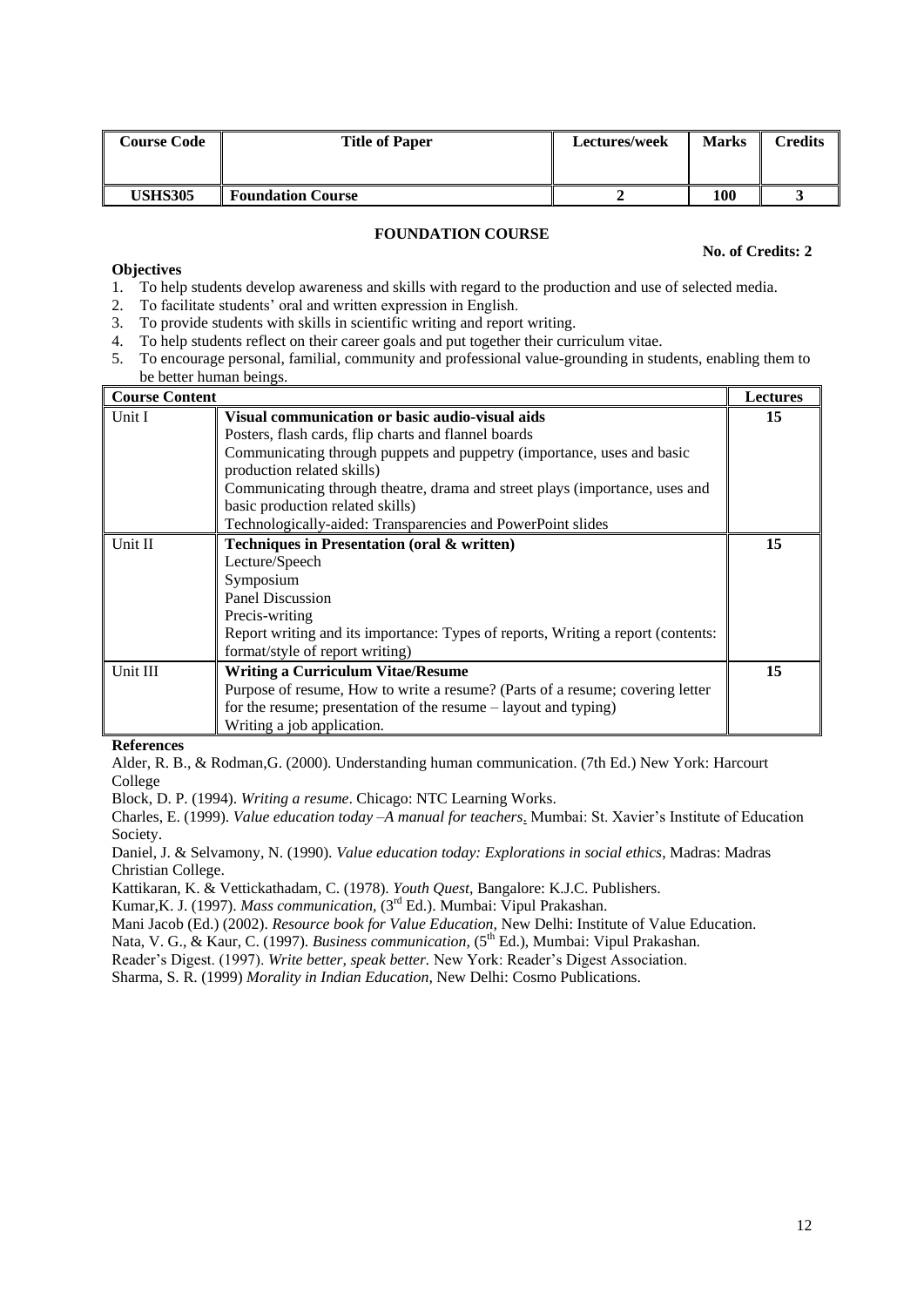| <b>Course Code</b> |        | <b>Title of the Paper</b>                    | Periods/<br>week | <b>Marks</b> | Credits |
|--------------------|--------|----------------------------------------------|------------------|--------------|---------|
|                    | Part A | <b>Nutrition and Meal Planning</b>           |                  | 50           |         |
| USHSP301           | Part B | <b>Developmentally Appropriate Practices</b> |                  | 50           |         |

# **PART A: NUTRITION AND MEAL PLANNING**

### **No. of credits: 2**

### **Objectives**

- 1) To help the students understand and utilize advanced techniques of cooking with emphasis on nutrient-rich recipes.
- 2) To enable the students develop well-planned menus-Indian, continental and oriental
- 3) To develop skills in presentation of dishes.

| <b>Course Content</b> |                                                         | <b>Periods</b> |
|-----------------------|---------------------------------------------------------|----------------|
| Unit I                | <b>Bakery:</b> Types of cakes and pastry                | 15             |
|                       | Confectionary: Indian / Continental                     |                |
| Unit II               | <b>Rice:</b> Pulao, Biryani, Pasta: boiled/baked        | 15             |
|                       | Sweets and desserts: Pudding, soufflé, flans, pies      |                |
| Unit III              | Preparing, cooking and presenting menus accordance with | 15             |
|                       | traditional requirements                                |                |
|                       | Maharashtrian                                           |                |
|                       | Bengali                                                 |                |
|                       | Gujarati                                                |                |
|                       | Punjabi                                                 |                |
|                       | South Indian                                            |                |

The above cooking techniques will make the use of equipment like Microwave, Tawa / kadhai, Pressure Cooker and Tandoor

# **References**

Ceserani, V, Kinton, R. and Foskett, D. (1995). *Practical Cookery.* (8<sup>th</sup> Ed.) London: ELBS.

Karla, J. and Dasgupta, P. (1986). Prashad. *Cooking with Indian masters*. Ahmedabad: Allied Publishers. Larousse. Gastronomique, (1988). *The world's greatest encyclopedia*. London: Paul Hamlyn.

Philip. T. E. (1981). *Modern cookery for teaching and the trade*. Vols. I and II, (3<sup>rd</sup> Ed.). Bombay, Orient Longman (Ltd.)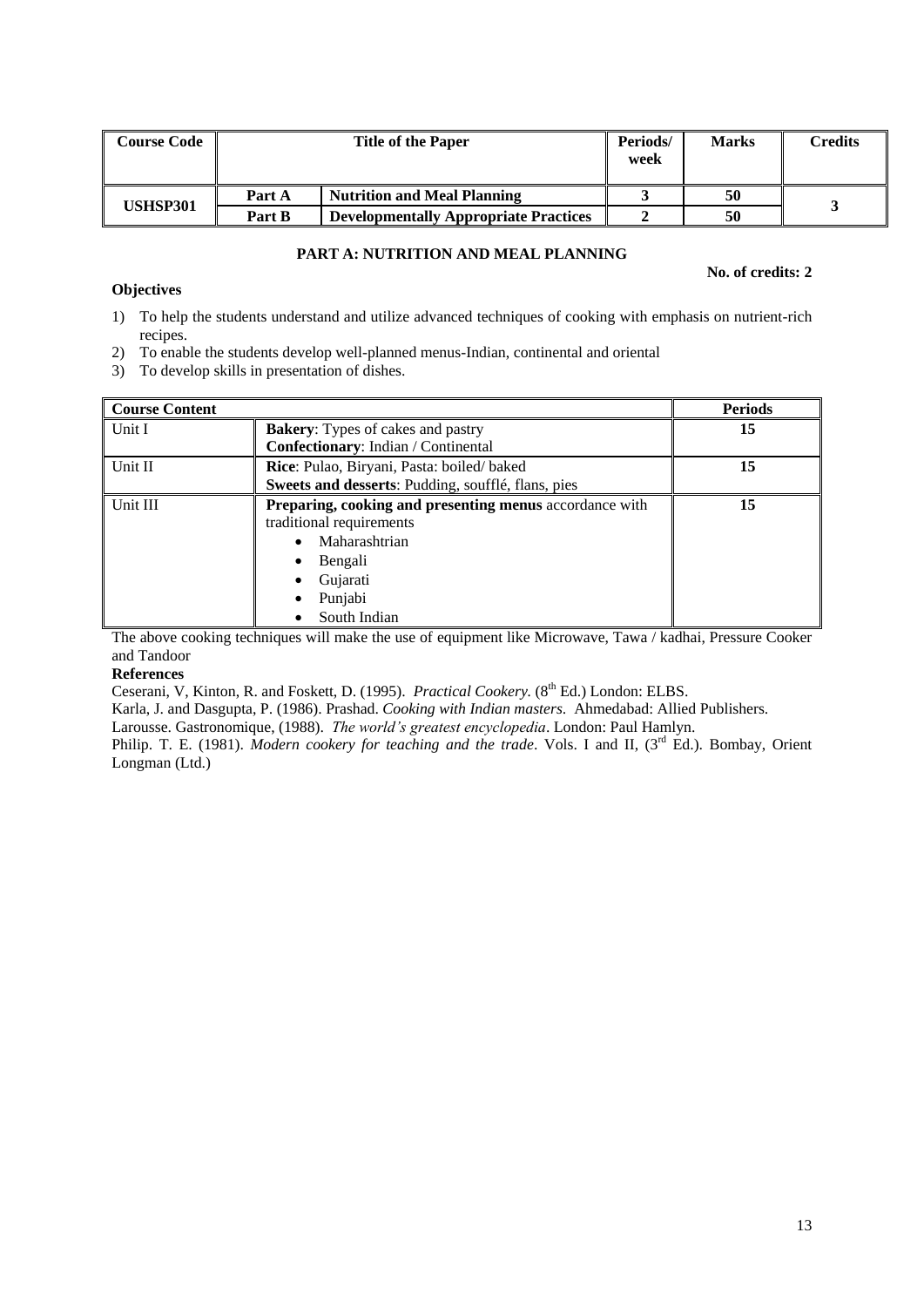# **PART B: DEVELOPMENTALLY APPROPRIATE PRACTICES**

## **Objective**s

#### **No. of Credits: 1**

- 1. To provide beginning skills and techniques in planning developmentally-appropriate activities for children.
- 2. To provide beginning skills and techniques required for making teaching material for children.

| <b>Course</b><br>content |                                                                                                                                                                                                                                                                                                                                                                                                                                                                                                                                                                                                                                                                                                                                                                                                                                                                                                                                                                                                                                              | <b>Practical</b> |
|--------------------------|----------------------------------------------------------------------------------------------------------------------------------------------------------------------------------------------------------------------------------------------------------------------------------------------------------------------------------------------------------------------------------------------------------------------------------------------------------------------------------------------------------------------------------------------------------------------------------------------------------------------------------------------------------------------------------------------------------------------------------------------------------------------------------------------------------------------------------------------------------------------------------------------------------------------------------------------------------------------------------------------------------------------------------------------|------------------|
| Unit I                   | <b>Introduction and Orientation to the following:</b><br>Developmentally Appropriate Practice: how children learn, how to teach<br>1.<br>children, curriculum: appropriate and inappropriate<br>Structure of an activity plan: Teaching strategies – appropriate and<br>2.<br>inappropriate; target group; objective; materials/teaching aid;<br>procedure/method; child's role; teacher's role; evaluation/feedback<br>Activities for children: Planning developmentally-appropriate art and craft<br>techniques and activities for children<br><b>Chalk Activities:</b> dry chalk and dry paper; dry paper and wet chalk; wet<br>1.<br>paper and dry chalk; chalk dust inwards; chalk dust outwards<br>Crayon Activities: Crayon Dots; Crayon Criss-Cross; Crayon Rains;<br>2.<br>Crayon Transfer; Crayon Etching; Crayon Doodling; Crayon Tracing;<br>Crayon Melt<br>3.<br>Crayon and Painting: Crayon Resist; Black Magic; Spray Painting -<br>Inwards, Spray Painting Outwards; Blow Painting; Bead Painting;<br><b>String Painting</b> | 15               |
| Unit II                  | Activities for children: Planning developmentally-appropriate art and craft<br>techniques and activities for children<br>Printing and Dabbing: Sponge Printing; Cotton Printing; Ear Bud<br>1.<br>Printing; Leaf and Flower Printing; Vegetable Printing; Foot Printing or<br>Palm Printing; Jute Printing; Block Printing; Finger And Thumb<br>Printing; Crumple Paper Printing; Fork Printing; Scrubber Printing;<br><b>Corrugated Sheet Printing</b><br>Paper Activities: Paper Crumpling; Paper Twisting; Paper Tearing;<br>2.<br>Paper Design; Paper Quilling; Mosaic; Theme Collage; Best out of<br>Waste; Silhouette; Origami; Paper Bead                                                                                                                                                                                                                                                                                                                                                                                             | 15               |

**Methods** 

- Each of the teacher supervisors would orient the students to the method, technique and usage of art and craft activities for making teaching material.
- All activities will be made by each individual and will be submitted in a journal / spiral bound portfolios

## **References (books and journals)**

Dopyera, M., & Dopyera, J. (1993). *Becoming a Teacher of Young Children*. New York: McGraw Hill.

Catron, C., & Allen, J. (1993). *Early Childhood Curriculum*. New York: Macmillan.

Gestwicki, C. (1999). *Developmentally Appropriate Practices Curriculum and Development in Early Education*  (2nd Ed.). Clifton Park, NY: Delmar Learning.

Journals and magazines: *Childhood Education, Parenting, Young Children*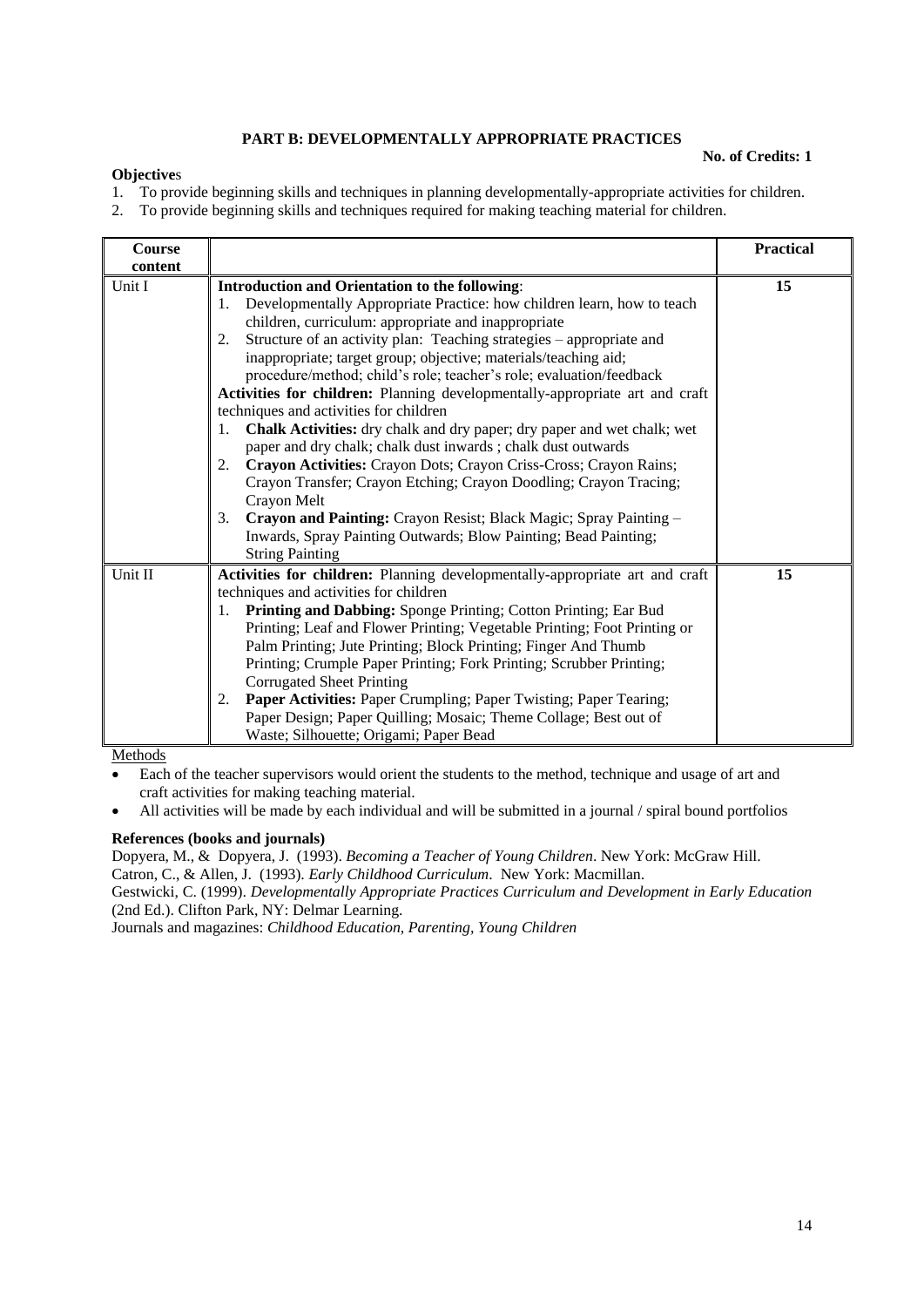| <b>Course Code</b> | <b>Title of the Paper</b>                     | Periods/<br>week | <b>Marks</b> | <b>Credits</b> |
|--------------------|-----------------------------------------------|------------------|--------------|----------------|
| <b>USHSP302</b>    | <b>Textile Chemistry and Women's Clothing</b> |                  | 50           |                |

# **Textile Chemistry and Women's Clothing**

# **No. of Credits: 2**

# **Objectives**

- 1. To train the students in the fundamentals of clothing to stitch various types of plackets, collars, pockets and corner finishes.
- 2. To train students for women's pattern making and construction of garments using the above fundamentals

| <b>Course content</b> |                                                                               | <b>Periods</b> |
|-----------------------|-------------------------------------------------------------------------------|----------------|
| Unit I                | <b>Fundamentals</b>                                                           | 15             |
|                       | Corner Finishes Mitre corner, Outer and Inner corners, Square neck,<br>a)     |                |
|                       | Reinforcement                                                                 |                |
|                       | Pockets-Front pant pocket<br>b)                                               |                |
|                       | Collars-Chinese collar (with shaped V/Square/round neckline) and Polo<br>c)   |                |
|                       | collar.                                                                       |                |
|                       | Plackets-Faced, Kurta Placket<br>d)                                           |                |
| Unit II               | <b>Pattern Construction</b>                                                   | 15             |
|                       | Adult's Basic Block, Torso and Adult's Basic Sleeve<br>a)                     |                |
|                       | Kurta / Top<br>b)                                                             |                |
|                       | Night wear (Top and Pyjama)<br>C)                                             |                |
|                       | Salwar/ Churidar<br>d)                                                        |                |
|                       | Displacement of darts (shoulder to side seam, shoulder to center front,<br>e) |                |
|                       | French, centralizing shoulder dart, shoulder to big waist dart) $\&$          |                |
|                       | Concealment of darts (armhole and shoulder)                                   |                |
|                       | Sleeves - (any two depending upon the trend) e.g. Leg-O-Mutton, Bell,<br>f)   |                |
|                       | Puff.                                                                         |                |
| Unit III              | <b>Garments</b>                                                               | 15             |
|                       | Salwar / Churidar<br>a)                                                       |                |
|                       | Top / Kurta (with displacements/concealments of darts)<br>b)                  |                |
|                       | Night Wear<br>c)                                                              |                |

### **References**

Doongaji, S & Deshpande, R. (1968). *Basic Processes and Clothing Construction*. India: New Raj Book Depot. McCall`s. (1964). *Sewing in Colour*. London: The Hamlyn Publishing Group Ltd. Reader's Digest, (1993). *Step by Step Guide: Sewing and Knitting*, Auckland: Reader's Digest.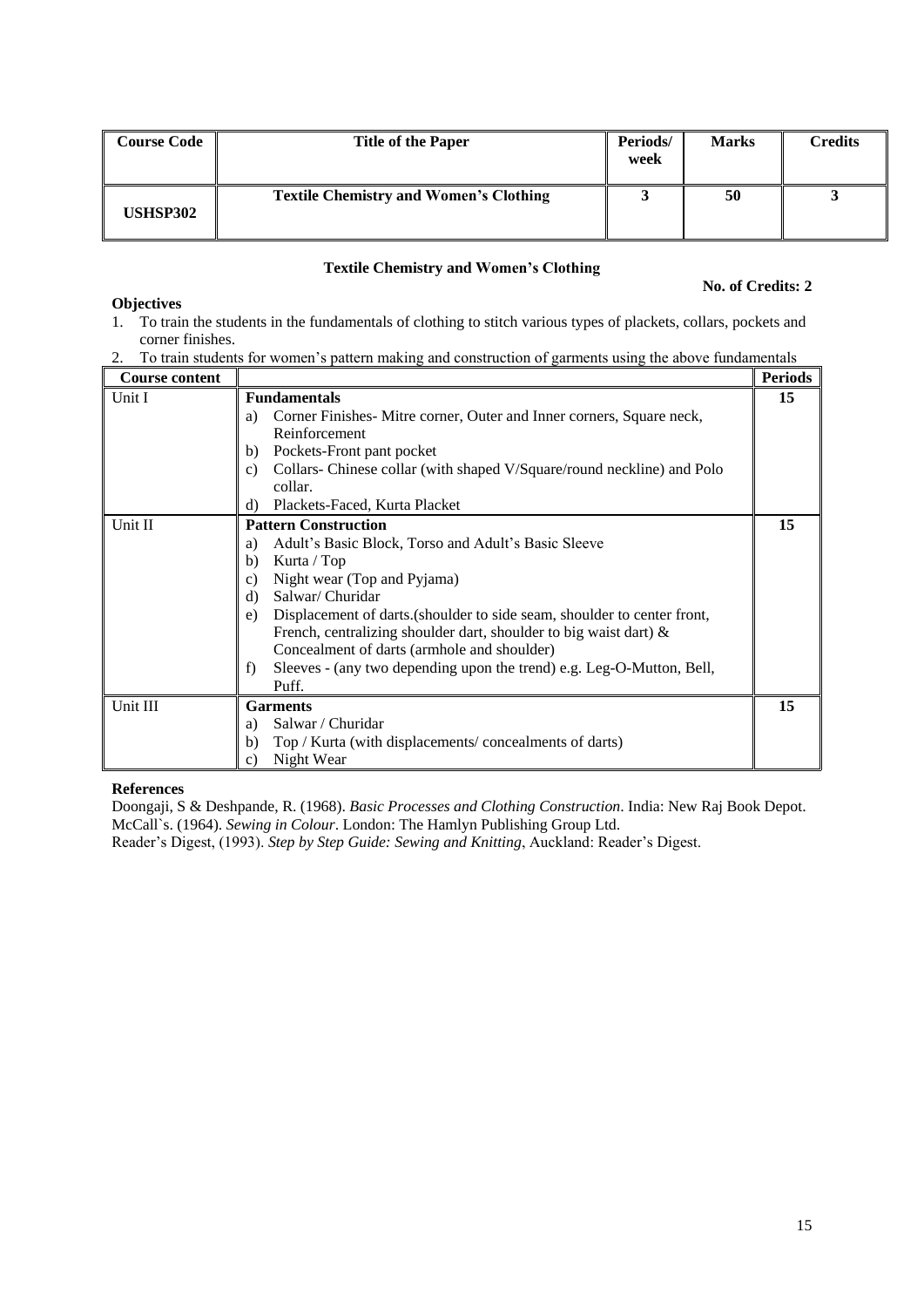# **SEMESTER IV**

| <b>COURSE CODE</b> | <b>WORKLOAD</b><br><b>NO. OF CREDITS</b><br><b>TITLE</b>                              |                |                     |                |   |
|--------------------|---------------------------------------------------------------------------------------|----------------|---------------------|----------------|---|
|                    |                                                                                       |                | P                   | т              | P |
| <b>USHS401</b>     | <b>Community Health</b>                                                               | 2              |                     | 3              |   |
|                    | Meal Planning                                                                         | 3              |                     |                |   |
| <b>USHS402</b>     | Methods of Child, Adolescent & Adult Study                                            | 2              |                     | 3              |   |
|                    | Development in Adulthood                                                              | 3              |                     |                |   |
| <b>USHS403</b>     | Textile & Fashion Technology II - Textile<br>Technology                               | $\overline{c}$ |                     | 3              |   |
|                    | Textile & Fashion Technology III - Traditional<br>Indian Textiles & Costumes          | 3              |                     |                |   |
| <b>USHS404</b>     | Applied Economics & Personal Finance                                                  | 3              |                     | 4              |   |
|                    | Principles of Resource Management                                                     | 3              |                     |                |   |
| <b>USHS405</b>     | <b>Foundation Course</b><br><b>Computer Applications</b>                              |                |                     | $\overline{2}$ |   |
| USHSP401           | Group I:<br>Nutrition & Meal Planning<br><b>Developmentally Appropriate Practices</b> |                | 3<br>$\mathfrak{D}$ |                | 3 |
| USHSP402           | Group II:<br>Textile Science & Women's Clothing                                       |                | 3                   |                |   |
|                    |                                                                                       |                |                     | 15             | 5 |

 **Additional fee will be charged for the Computer classes. Unless a student passes the Computer Examination the student will not get the credits of the said paper**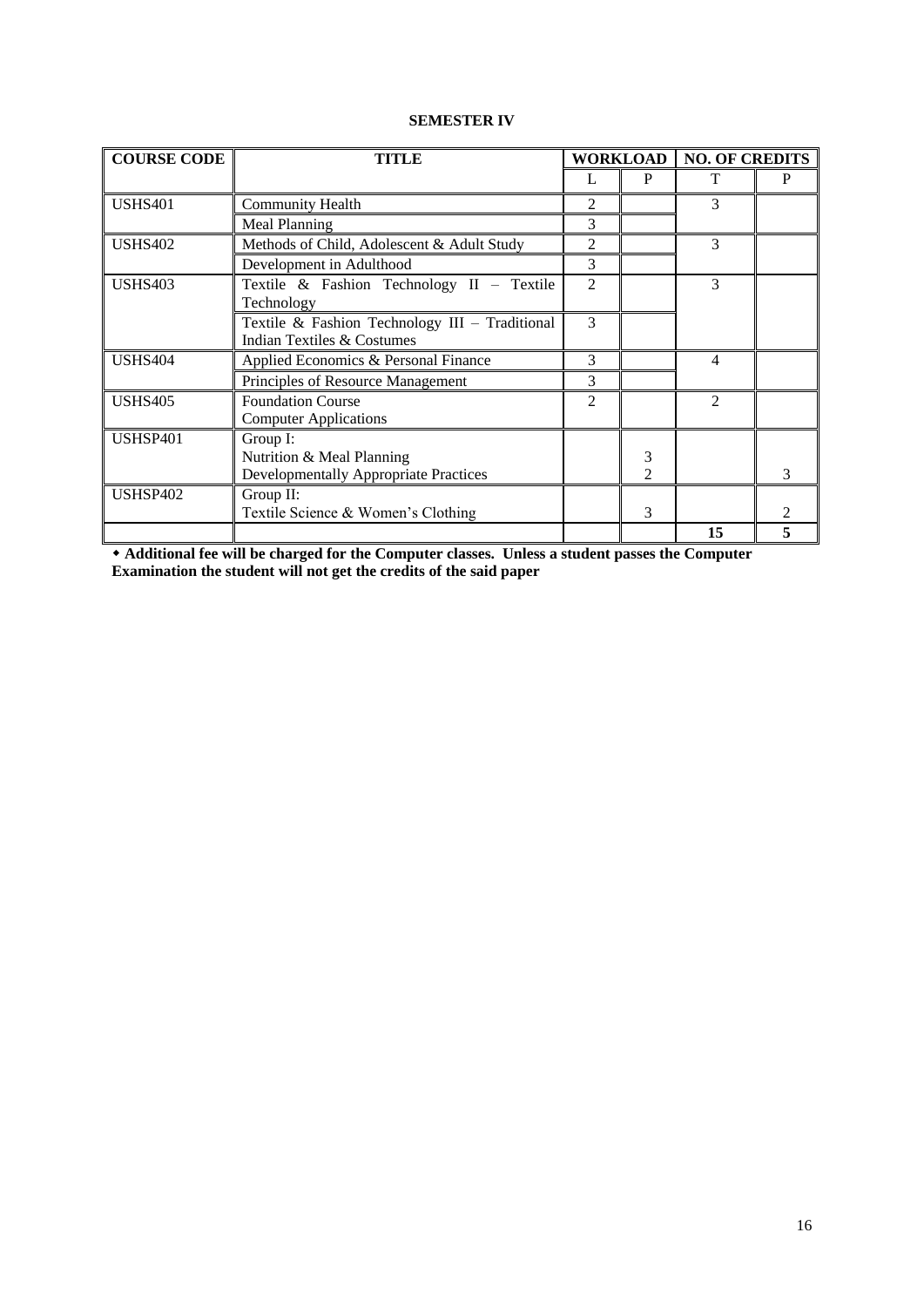| <b>Course Code</b> | <b>Title of Paper</b> |                         | Lectures/week | <b>Marks</b> | Credits |
|--------------------|-----------------------|-------------------------|---------------|--------------|---------|
|                    | Part A                | <b>Community Health</b> |               | 75           |         |
| <b>USHS401</b>     | Part B                | <b>Meal Planning</b>    |               | 100          |         |

# **PART A: COMMUNITY HEALTH**

**No. of Credits: 1**

# **Objectives**

- 1. To enable students to understand basic physiology of vital systems of human body.
- 2. To understand the pathophysiology and risk factors of commonly occurring degenerative diseases.
- 3. To acquire knowledge of the causes, symptoms and prevention of infectious diseases.
- 4. To provide information on the importance of diet in various degenerative and infectious diseases.

| <b>Course Content</b> |                  |                                                         | Lectures |
|-----------------------|------------------|---------------------------------------------------------|----------|
| Unit I                |                  | <b>Basic physiology</b>                                 | 15       |
|                       | 1.               | <b>Blood</b>                                            |          |
|                       | ii.              | Heart and circulatory system                            |          |
|                       | $\cdots$<br>111. | Gastrointestinal                                        |          |
|                       | iv.              | Bone                                                    |          |
| Unit II               |                  | Physiological changes in                                | 15       |
|                       | 1.               | Obesity                                                 |          |
|                       | ii.              | <b>Diabetes</b>                                         |          |
|                       | iii.             | Dental caries                                           |          |
|                       | iv.              | Osteoporosis                                            |          |
|                       | V.               | Diarrhoea                                               |          |
|                       | V1.              | Constipation                                            |          |
|                       | vii.             | Cancer                                                  |          |
|                       |                  | <b>Basics of First Aid in the following conditions:</b> |          |
|                       |                  | Injuries, Accidents, Burns                              |          |

#### **References**

Frazier. W. C. & Westhoff D. C. (1998) *Food Microbiology* New Delhi: Tata McGraw Hill Co.

Tatova, S.P. & Grasowski, S. R. (2000) *Principles of Anatomy and Physiology*, New York: John Wiley & Sons. Wadhwa, A. & Sarma, S. (2003) *Nutrition in the Community* New Delhi: Elite Pub. House Pvt. Ltd.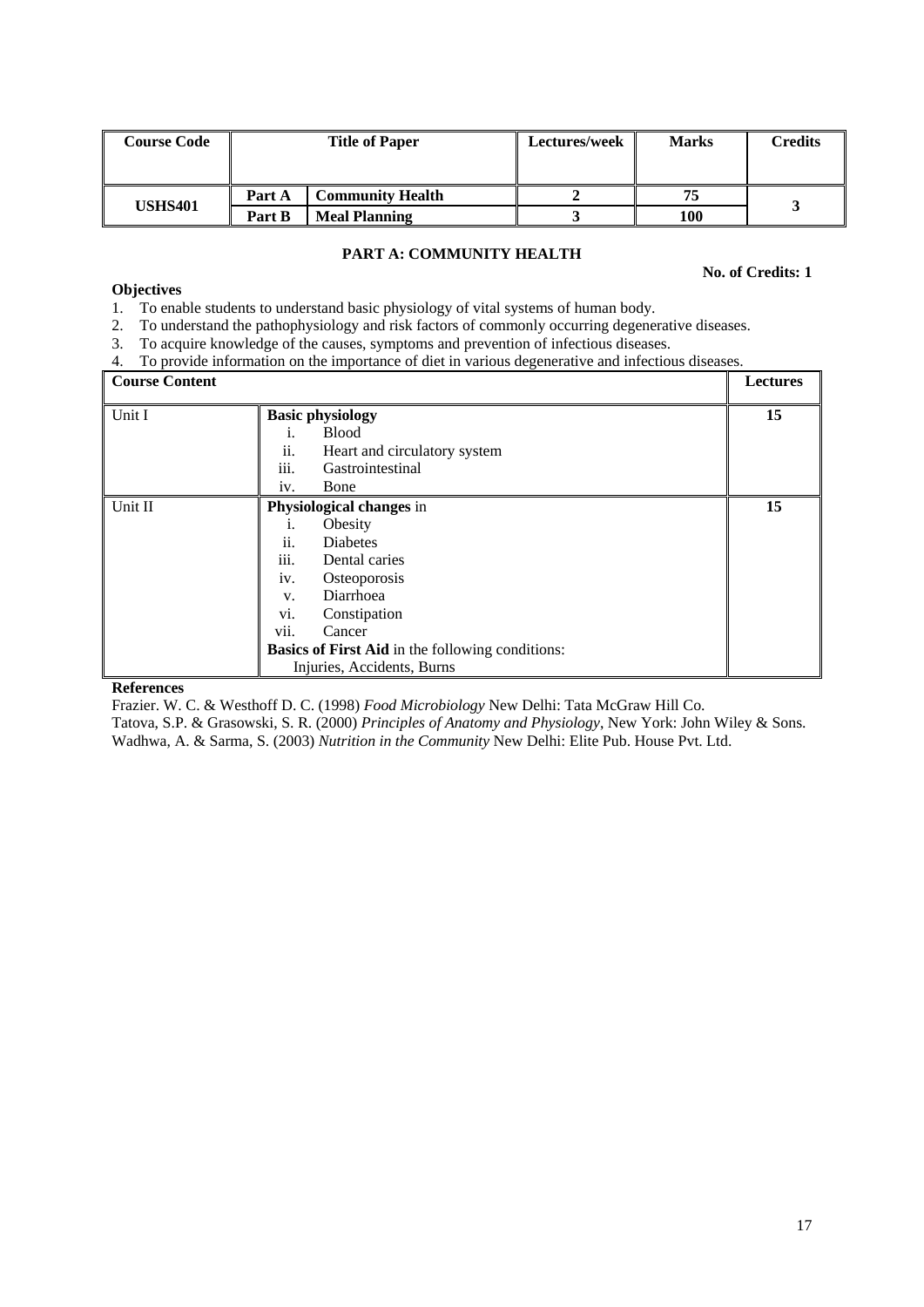# **PART B: MEAL PLANNING**

#### **No. of Credits: 2**

#### **Objectives**

- 1. To understand the concept of balanced diet
- 2. To enable students to understand and learn the RDA and plan meals for individuals during different periods of life cycle and physiological conditions.
- 3. To introduce the concept of adaptations of normal diets.

| <b>Course Content</b> |                                                       | <b>Lectures</b> |
|-----------------------|-------------------------------------------------------|-----------------|
| Unit I                | <b>Nutrition during infancy</b>                       | 15              |
|                       | Physiological Development<br>a)                       |                 |
|                       | Nutritional requirements<br>b)                        |                 |
|                       | Complementary feeding<br>C)                           |                 |
|                       | d)<br>Weaning                                         |                 |
|                       | Nutrition during childhood<br>e)                      |                 |
|                       | Factors influencing food intake<br>f)                 |                 |
|                       | Nutritious packed lunches<br>g)                       |                 |
|                       | Childhood obesity<br>h)                               |                 |
| Unit II               | <b>Nutrition during adolescence</b>                   | 15              |
|                       | Physiological changes<br>a)                           |                 |
|                       | Nutritional requirements<br>b)                        |                 |
|                       | Food habits, factors influencing them<br>$\mathbf{c}$ |                 |
|                       | Nutritional disorders<br>d)                           |                 |
| Unit III              | <b>Geriatric nutrition</b>                            | 15              |
|                       | Physiological changes<br>a)                           |                 |
|                       | Factors affecting food intake<br>b)                   |                 |
|                       | Nutritional requirements<br>C)                        |                 |

#### **References**

Brown J.E. (2002). *Nutrition through the life cycle*. Wadsworth: Thomas learning.

E.N. and Rolfes S.R. (2002). *Understanding Nutrition*. Wadsworth:Thomson Learning

Garrow, J. S. & James, W. P. T. (1993). *Human Nutrition and Dietetics*. New York: Churchill Livingstone.

Ghosh, S. (1977). *Feeding and Care of Infants and Young Children*. New Delhi: Voluntary Health Association of India.

Guthrie, H. A. (1986). *Introductory Nutrition*. St. Luis Toronto Times Mirror/ Mosby College Publications ICMR (1990), Nutrient requirements and recommended dietary allowances for Indians.

Insel. P. et al (2004) *Nutrition*. Jones & Bartlett Publishers

Maney, N. S. & Shadak Sharswamy, M. (1988). *Food Facts and Principles*. New Delhi: New Age International.

Robinson, G. H. & Lowler, M.R. (1984). *Normal and Therapeutic Nutrition*. N.Y.: Macmillan Publications.

Roth, R. A. & Townsend C.E. (2003). *Nutrition and Diet Therapy*. Canada: Delmar Learning.

Thompson J. and Manore M. (2005). Nutrition: An Applied Approach. Benjamin Cummings.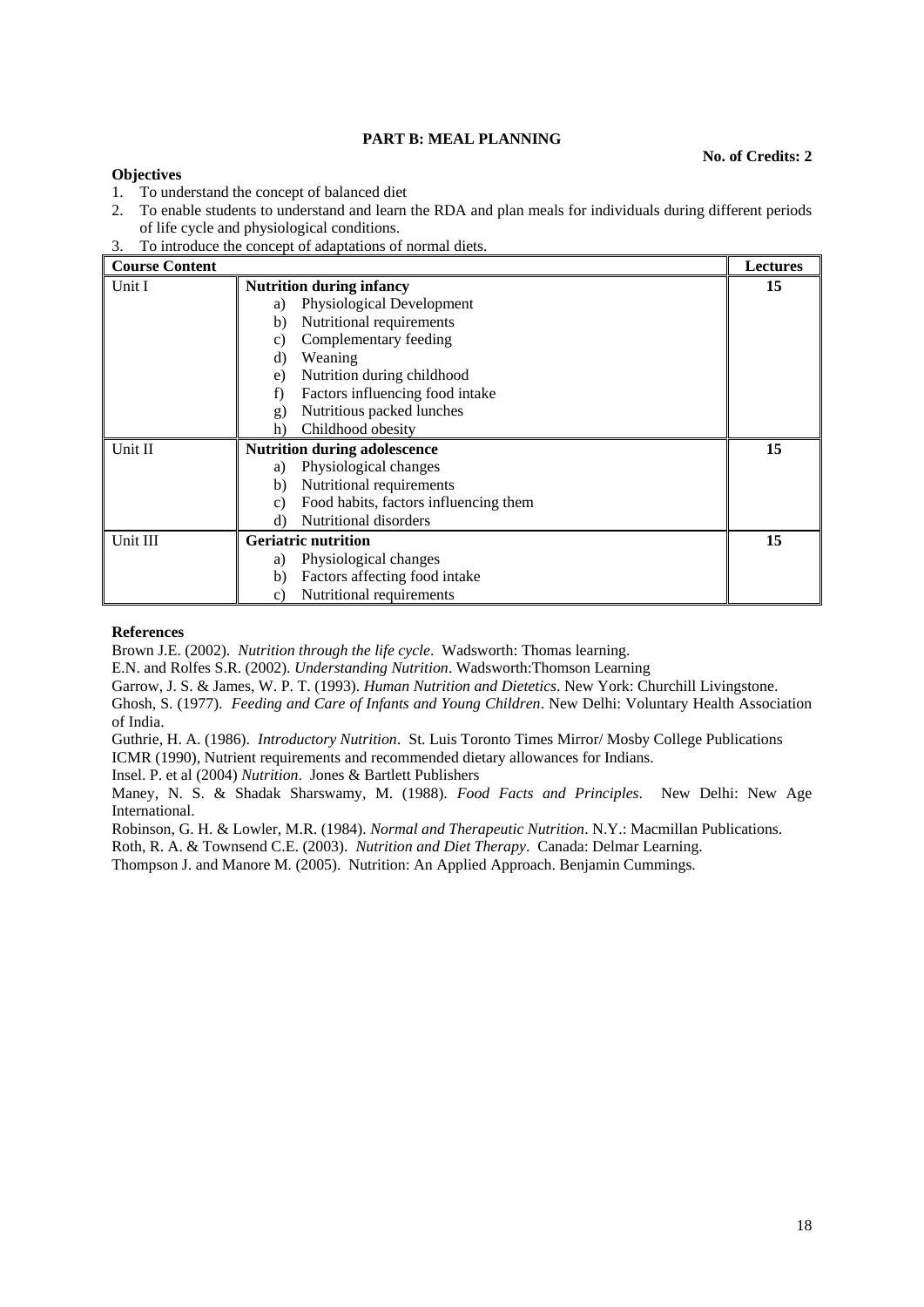| <b>Course Code</b> |        | <b>Title of Paper</b>                                  | Lectures/week | <b>Marks</b> | <b>Credits</b> |
|--------------------|--------|--------------------------------------------------------|---------------|--------------|----------------|
| <b>USHS402</b>     | Part A | Methods of Child, Adolescent and<br><b>Adult Study</b> |               | 75           |                |
|                    | Part B | <b>Development in Adulthood</b>                        |               | 100          |                |

# **PART A: METHODS OF CHILD, ADOLESCENT AND ADULT STUDY**

**No. of Credits: 1**

# **Objectives**

- 1. To help students develop an appreciation of methods of studying individuals across the life span.
- 2. To help students to understand the observational method of studying individuals
- 3. To enable them to apply the method in the study of individuals across the life span.

| <b>Course Content</b> |                                                                              | <b>Lectures</b> |
|-----------------------|------------------------------------------------------------------------------|-----------------|
| Unit I                | <b>Interview method</b>                                                      | 15              |
|                       | Definition<br>a)                                                             |                 |
|                       | Types of interview<br>b)                                                     |                 |
|                       | Standardized/structured Vs. unstructured/informal/Free<br>i.                 |                 |
|                       | Directive Vs Nondirective<br>$\overline{11}$ .                               |                 |
|                       | iii.<br>Personal Vs Telephonic                                               |                 |
|                       | Focused group interview<br>iv.                                               |                 |
|                       | Electronic interview<br>$V_{\cdot}$                                          |                 |
|                       | Constructing an interview schedule<br>C)                                     |                 |
|                       | Qualities and skills for conducting the interview<br>d)                      |                 |
|                       | Analyses of interview data<br>e)                                             |                 |
|                       | Advantages and disadvantages of the method<br>f)                             |                 |
| Unit II               | <b>Questionnaire method</b>                                                  | 15              |
|                       | Definition<br>a)                                                             |                 |
|                       | b) Types of questionnaires (face to face, mailed)                            |                 |
|                       | Steps in preparing a questionnaire<br>C)                                     |                 |
|                       | Guidelines for the effective wording and the format of a questionnaire<br>d) |                 |
|                       | Enhancing the response rate of the mailed questionnaire<br>e)                |                 |
|                       | Analyses of the questionnaire data<br>f)                                     |                 |
|                       | Advantages and disadvantages of the questionnaire method<br>g)               |                 |

### **References**

Anandalakshmy,S., Chaudhary, N. & Sharma,N. (Eds.). (2008). *Researching Families and Children: Culturally Appropriate Methods.* New Delhi: Sage Publication

Anastasi, A. & Urbina, S. (1997). *Psychological Testing* (7<sup>th</sup> ed.). Indian Reprint. Delhi: Pearson Education.

Billman, T & Sherman, J.(1996). *Observation and Participation in Early Childhood Settings. A Practicum Guide*. Boston: Allyn & Bacon

Gay, L. R. (1990) *Educational Research: Competencies for Analysis and Application* (3<sup>rd</sup> ed.) New York: Merrill Publishing Co.

Jam, G.L. (2003). *Research Methodology. Methods, Tools and Techniques*, Jaipur : Mangaldeep Publications Kothari C R (1999) *Research Methodology. Methods and Techniques*, (2<sup>nd</sup> ed.)

Rubin, A & Babbie, E. (2002) *Research Methods for Social Work* .California: Brooks/Cole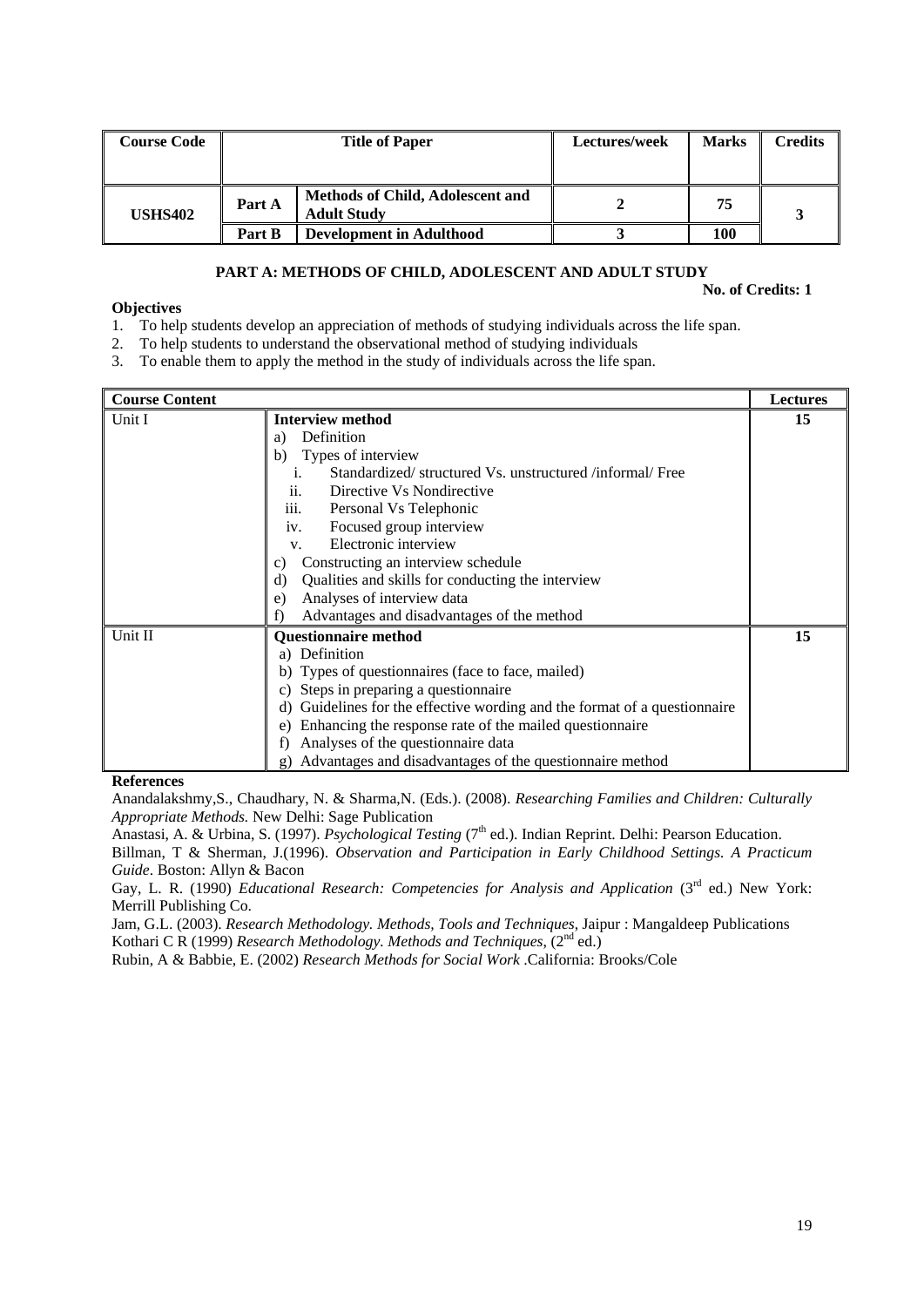# **PART B: DEVELOPMENT IN ADULTHOOD**

#### **No. of Credits: 2**

#### **Objectives**

- 4. To sensitize students to both the challenges and the opportunities of adult life.
- 5. To help students understand the developmental changes pertinent to family, career, and physical developments across adulthood.
- 6. To help students have appropriate knowledge and attitudes with regard to the major life events in adulthood including marriage, parenthood, work, retirement, death and bereavement.

| <b>Course Content</b> |                                                                       | <b>Lectures</b> |
|-----------------------|-----------------------------------------------------------------------|-----------------|
| Unit I                | <b>Family Ties, Transitions and Challenges</b>                        | 15              |
|                       | a) Family development                                                 |                 |
|                       | Family life cycle<br>i.                                               |                 |
|                       | ii.<br>Family developmental tasks                                     |                 |
|                       | iii.<br>Cycle of generations                                          |                 |
|                       | Limitations of family developmental model<br>iv.                      |                 |
|                       | Changing families, changing times<br>V.                               |                 |
|                       | b) Marriage: Establishing a family of one's own                       |                 |
|                       | Components of romantic love<br>i.                                     |                 |
|                       | ii.<br>Marital roles                                                  |                 |
|                       | iii.<br>Alternative unions                                            |                 |
|                       | iv.<br>Marital satisfaction                                           |                 |
|                       | Divorce<br>V.                                                         |                 |
|                       | Widowhood<br>vi.                                                      |                 |
|                       | Parenthood<br>c)                                                      |                 |
|                       | A life-span view of parenthood<br>i.                                  |                 |
|                       | ii.<br>Changing roles                                                 |                 |
|                       | iii.<br>Delayed parenthood                                            |                 |
|                       | Transition to parenthood: Changes in lifestyle and family life<br>iv. |                 |
|                       | Children and marital satisfaction<br>V.                               |                 |
|                       | The middle years of parenthood<br>vi.                                 |                 |
|                       | vii.<br>The later years of parenthood                                 |                 |
|                       | viii.<br>The context of parenthood                                    |                 |
|                       | <b>Intergenerational Ties</b><br>d)                                   |                 |
|                       | i.<br>Parent-adult child relationships                                |                 |
|                       | ii.<br>Grandparenthood                                                |                 |
|                       | Adult-sibling relationships<br>e)                                     |                 |
|                       | Sibling relationships as attachments<br>i.                            |                 |
|                       | ii.<br>Unique qualities                                               |                 |
|                       | iii.<br>Pattern over time                                             |                 |
|                       | Functions of sibling relationship<br>iv.                              |                 |
| Unit II               | <b>Work and Retirement</b>                                            | 15              |
|                       | Nature of work<br>a)                                                  |                 |
|                       | Significance of work in adult life<br>i.                              |                 |
|                       | A changing work world: Work, Workers, Workplace<br>ii.                |                 |
|                       | b) Career Development                                                 |                 |
|                       | Career Cycle<br>$\mathbf{1}$ .                                        |                 |
|                       | ii.<br>Increasing diversity in career paths                           |                 |
|                       | iii.<br>Choice of work                                                |                 |
|                       | Age and job satisfaction<br>iv.                                       |                 |
|                       | Gender and work: Women's career paths and special career issues<br>c) |                 |
|                       | Changing nature of women's work and working women<br>i.               |                 |
|                       | ii.<br>Women's career patterns and work experiences                   |                 |
|                       | iii.<br>Multiple roles: Combining career and family                   |                 |
|                       | d) Retirement and Leisure                                             |                 |
|                       | Retirement as a life stage: A brief social history<br>i.              |                 |
|                       | ii.<br>A life span view of retirement                                 |                 |
|                       | iii.<br>Predictors of retirement                                      |                 |
|                       | Retirement as a developmental process<br>iv.                          |                 |
|                       | Impact of retirement on Individual well-being<br>v.                   |                 |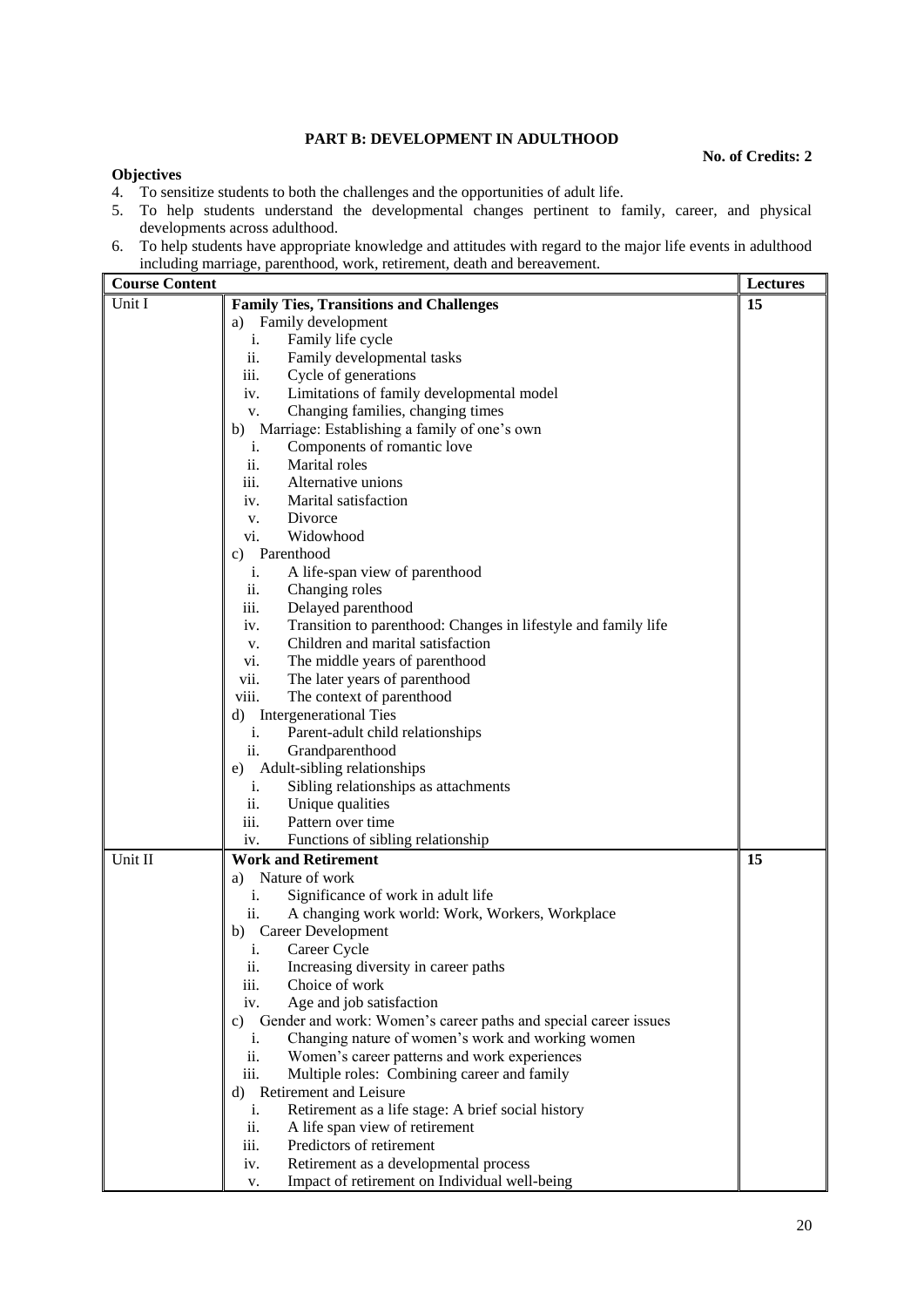|          | vi.<br>Work and retirement: Twenty-first century                                               |    |
|----------|------------------------------------------------------------------------------------------------|----|
|          | Importance of leisure over the life span<br>vii.                                               |    |
|          | <b>Physical Development and Aging</b>                                                          |    |
|          | Aging<br>a)                                                                                    |    |
|          | Primary versus secondary aging<br>i.                                                           |    |
|          | ii.<br>Current conceptions of aging                                                            |    |
|          | Overview of physical development in adulthood<br>b)                                            |    |
|          | Theories of biological aging<br>C)                                                             |    |
|          | i.<br>Wear and tear theory                                                                     |    |
|          | ii.<br>Cellular theories                                                                       |    |
|          | iii.<br>Metabolic theories                                                                     |    |
|          | iv.<br>Programmed cell death theories                                                          |    |
| Unit III | <b>Health, Prevention and Adaptation</b>                                                       | 15 |
|          | a) Physical health, disease and disability - Incidence/ Prevalence/ Predictors                 |    |
|          | i.                                                                                             |    |
|          | Defining and measuring health, disease and illness<br>ii.                                      |    |
|          | Age and health<br>iii.                                                                         |    |
|          | An overview of preventive behaviors<br>iv.                                                     |    |
|          | Context of health and illness: An ecological View                                              |    |
|          | Medication use among older adults<br>V.<br>Successful aging: A multi-dimensional effort<br>vi. |    |
|          |                                                                                                |    |
|          | b) Mental health, happiness and mental disorders - Incidence/ Prevalence/<br>Predictors        |    |
|          | i.<br>Age related trends in psychological health                                               |    |
|          | ii.                                                                                            |    |
|          | Determinants of happiness<br>iii.                                                              |    |
|          | Religious involvement and spirituality                                                         |    |
|          | Major depression<br>iv.<br>Alzheimer's disease                                                 |    |
|          | V.                                                                                             |    |
|          | c) Prevention and adaptation                                                                   |    |
|          | <b>Death, Dying and Bereavement</b><br>The changed nature of death<br>a)                       |    |
|          | b)<br>Attitudes toward death                                                                   |    |
|          |                                                                                                |    |
|          | $\mathbf{1}$ .<br>The death-denying society                                                    |    |
|          | ii.<br>Psychology's approach to death                                                          |    |
|          | Death anxiety<br>111.                                                                          |    |
|          | The dying person<br>C)                                                                         |    |
|          | <b>Contributions of Kubler Ross</b><br>i.                                                      |    |
|          | ii.<br>Dying well                                                                              |    |
|          | iii.<br>Hospice                                                                                |    |
|          | Right-to-die-movement<br>1V.                                                                   |    |
|          | Suicide, Assisted suicide and Euthanasia<br>V.                                                 |    |
|          | Improving care of the dying<br>vi.                                                             |    |
|          | Grief and Bereavement<br>d)                                                                    |    |
|          | Cultural and historical context of grief<br>i.                                                 |    |
|          | ii.<br>Contemporary views of bereavement and grief                                             |    |
|          | iii.<br>Grief process                                                                          |    |
|          | Unanticipated and anticipated death<br>iv.                                                     |    |
|          | Health and mortality risks of bereavement<br>v.                                                |    |
|          | The funeral and other leave-taking rituals<br>vi.                                              |    |
|          | vii.<br>Condolence behavior                                                                    |    |
|          | viii.<br>Bereavement as a transition                                                           |    |

# **References**

Berker, L. E. (1998). *Development through the Life Span*. Boston: Allyn and Bacon.

Craig, G. J. (1996). *Human Development*. New Jersey: Prentice Hall.

Hoyer, W. J. & Roodin, P. A. (2009) Adult Development and Ageing, (6<sup>th</sup> ed.) Boston: McGraw Hill.

Kail, R. V. & Cavanaugh, J. C. (2000). *Human Development*: A lifespan view. USA: Woodsworth Thomson Learning.

Karkar, S. (2002) *Identity and Adulthood*. India: Oxford University Press.

Lemme, B. H. (2006). *Development in Adulthood*. Boston: Allyn and Bacon.

Zanden, J. W. V. (1997). *Human Development*. New York: McGraw Hill.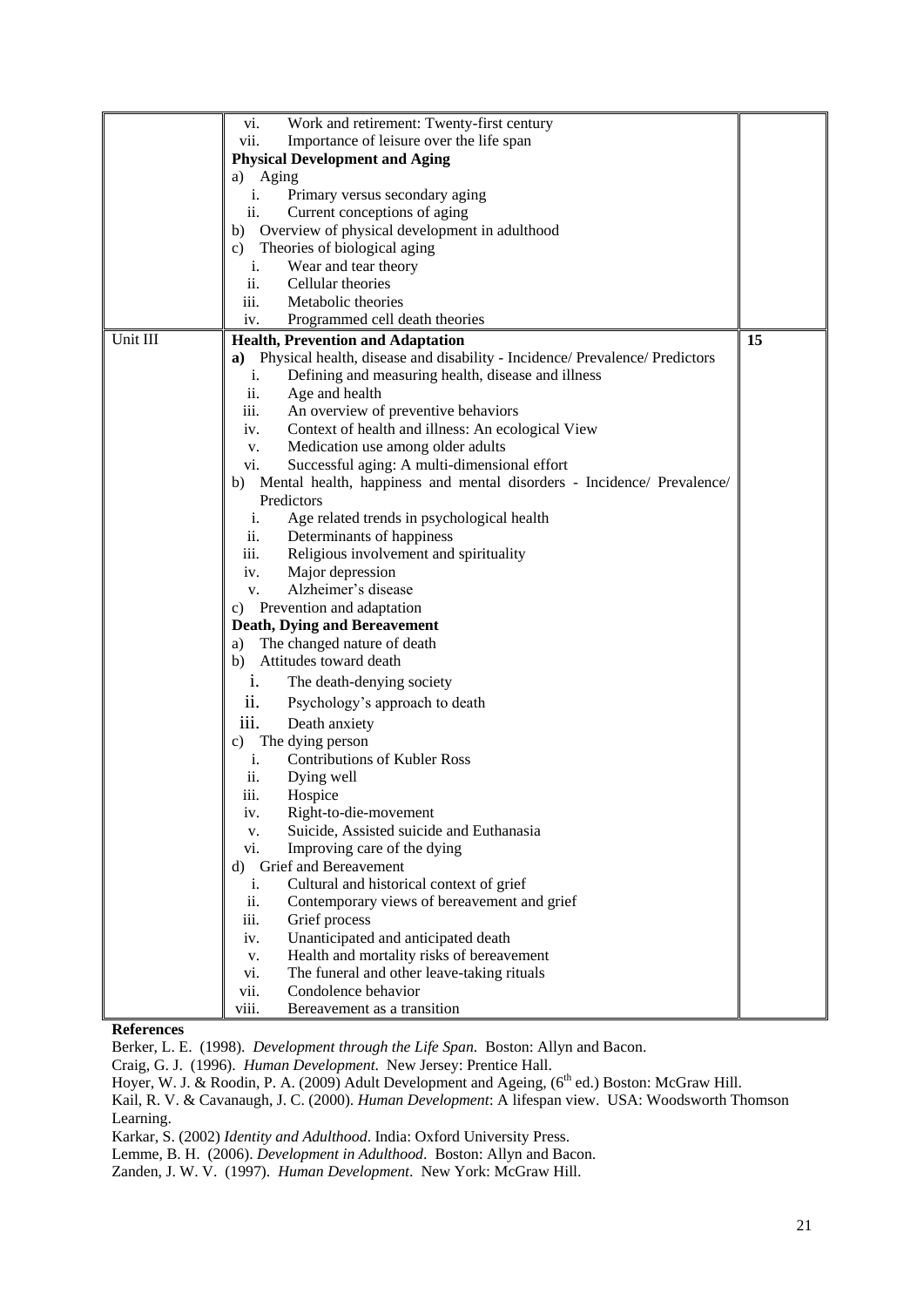| <b>Course Code</b> | <b>Title of Paper</b> |                                                    | Lectures/week | <b>Marks</b> | Credits |
|--------------------|-----------------------|----------------------------------------------------|---------------|--------------|---------|
|                    | Part A                | <b>Textile Technology</b>                          |               |              |         |
| <b>USHS403</b>     | Part B                | <b>Traditional Indian Textiles and</b><br>bostumes |               | 100          |         |

# **PART A: TEXTILE TECHNOLOGY**

#### **No. of Credits: 1**

## **Objectives**

- 1. To acquaint the students with the concept of textile finishing and the different types of finishes.
- 2. To provide knowledge about the various laundry agents employed for different types of fabrics and garments.
- 3. To introduce the methods involved in the care and maintenance of textiles.

| <b>Course Content</b> | <b>Topic</b>                                                               | <b>Lectures</b> |
|-----------------------|----------------------------------------------------------------------------|-----------------|
| Unit I                | <b>Finishing</b>                                                           | 15              |
|                       | Aims of finishing                                                          |                 |
|                       | ii.<br>Classification of finishes (physical and chemical)                  |                 |
|                       | $\cdots$<br>Recent developments<br>111.                                    |                 |
| Unit II               | <b>Laundry science</b>                                                     | 15              |
|                       | Water and cleansing agents<br>1.                                           |                 |
|                       | ii.<br>Bleaches, optical brighteners, bluing agents, fluorescent whiteners |                 |
|                       | iii.<br>Starches and stiffeners                                            |                 |
|                       | iv.<br>Dry cleaning process and agents                                     |                 |
|                       | Stain removal techniques<br>V.                                             |                 |
|                       | vi.<br>Household and commercial laundry equipment                          |                 |
|                       | vii.<br>Care of fabrics and garments                                       |                 |
|                       | <b>Recent developments</b> in textile technology                           |                 |

### **References**

Colliner, B. J & Tortora P. G. (2001) *Understanding Textiles*. (6th Ed.) Upper Saddle River, N. J: Prentice Hall Inc.

Corbman, B. P. (1983). *Textiles: Fibre to Fabric* (6th Ed.) New York: McGraw Hill.

D'Souza, N. (1998). *Fabric Care*. India: New Age International.

Deulkar, D. (1976). *Household Textiles and Laundry Work.* Delhi: Atmaram Sons.

Joseph, M. L. (1986) *Introductory Textile Science* (5th Ed.) New York: Holt, Rinehart and Winston.

Kadolph, Langford, Hollen & Saddler (1993). *Textiles*. New York: Macmillan.

Marsh, J. T. (1979) *Introduction to Textile Finishing*, Mumbai: BI Publication

Rouette, H. K. (2001). *Encyclopedia of Textile Finishing*. Vol I, II & III Berlin: Springer.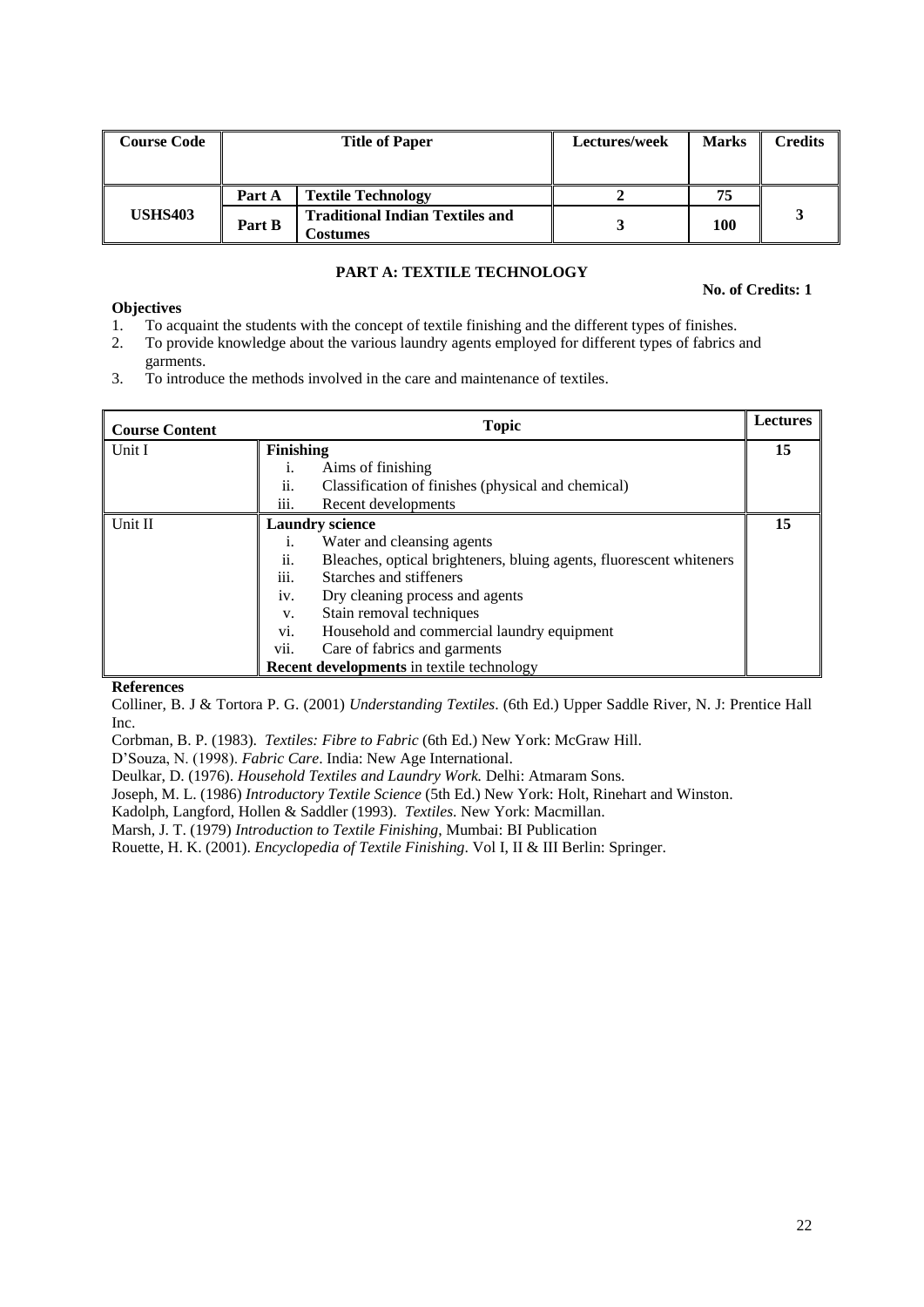### **PART B: TRADITIONAL INDIAN TEXTILES AND COSTUMES**

#### **No. of Credits: 2**

#### **Objectives**

- 1. To acquaint the student with the rich Indian heritage of woven, dyed, printed painted and embroidered textiles.
- 2. To provide knowledge regarding various traditional textiles of the North, East and North Eastern states of India.
- 3. To acquaint the students to the traditional costumes and jewelry of the North, East and North Eastern states of India.

| <b>Course Content</b> |                                                                            | <b>Lectures</b> |
|-----------------------|----------------------------------------------------------------------------|-----------------|
| Unit I                | North India: (Jammu & Kashmir, Punjab, Himachal Pradesh, Uttar<br>Pradesh) | 15              |
|                       | Dyed, printed and painted textiles<br>a.                                   |                 |
|                       | Woven textiles<br>b.                                                       |                 |
|                       | Embroidery<br>c.                                                           |                 |
|                       | Costumes and Jewelry<br>d.                                                 |                 |
|                       | Floor coverings<br>e.                                                      |                 |
|                       | Shawls<br>f.                                                               |                 |
| Unit II               | East: (West Bengal, Bihar, Orissa)                                         | 15              |
|                       | Dyed, printed and painted textiles<br>a.                                   |                 |
|                       | Woven textiles<br>b.                                                       |                 |
|                       | Embroidery<br>c.                                                           |                 |
|                       | Costumes and Jewelry<br>d.                                                 |                 |
|                       | Floor coverings<br>e.                                                      |                 |
| Unit III              | North East India: (Assam, Manipur, Mizoram, Sikkim, Arunachal              | 15              |
|                       | Pradesh, Meghalaya, Nagaland, Tripura)                                     |                 |
|                       | Dyed, printed and painted textiles<br>a.                                   |                 |
|                       | Woven textiles<br>b.                                                       |                 |
|                       | Embroidery<br>c.                                                           |                 |
|                       | Costumes and Jewelry<br>d.                                                 |                 |
|                       | Floor coverings<br>e.                                                      |                 |

#### **References**

Biswas. A. (1985). *Indian Costumes*. New Delhi: Publication Division Ministry of Information and Broadcasting.

Books India (P) Ltd.

Chattopadhyaya K. (1976). *Carpets and Floor coverings of India*. (Revised edition). Bombay: D.B. Taraporewala Sons & Co. Pvt Ltd.

Chattopadhyaya K. (1985). *Handicrafts of India*. (Revised Edition). New Delhi: Indian Council for Cultural Relations.

Gillow J and Barnard N. (1991). *Traditional Indian Textiles*. London: Thames and Hudson Ltd.

Irwin J. and Hall M. (1971). *Indian Painted and Printed Fabrics*. Ahmedabad: Calico Museum of Textiles. Lynton L. (1995). *The Sari*. London: Thames and Hudson Ltd.

Murphy V. and Gill R. (1991). *Tie-dyed Textiles of India*. London: Victoria and Albert Museum.

Naik S. (1996). *Traditional Embroideries of India*. New Delhi: A.P.H. Publishing Corporation.

Pathak A. (2005). *Pashmina*. New Delhi: Roli Books.

Untracht O. (1997). *Traditional Jewellery of India*. London: Thames and Hudson Ltd.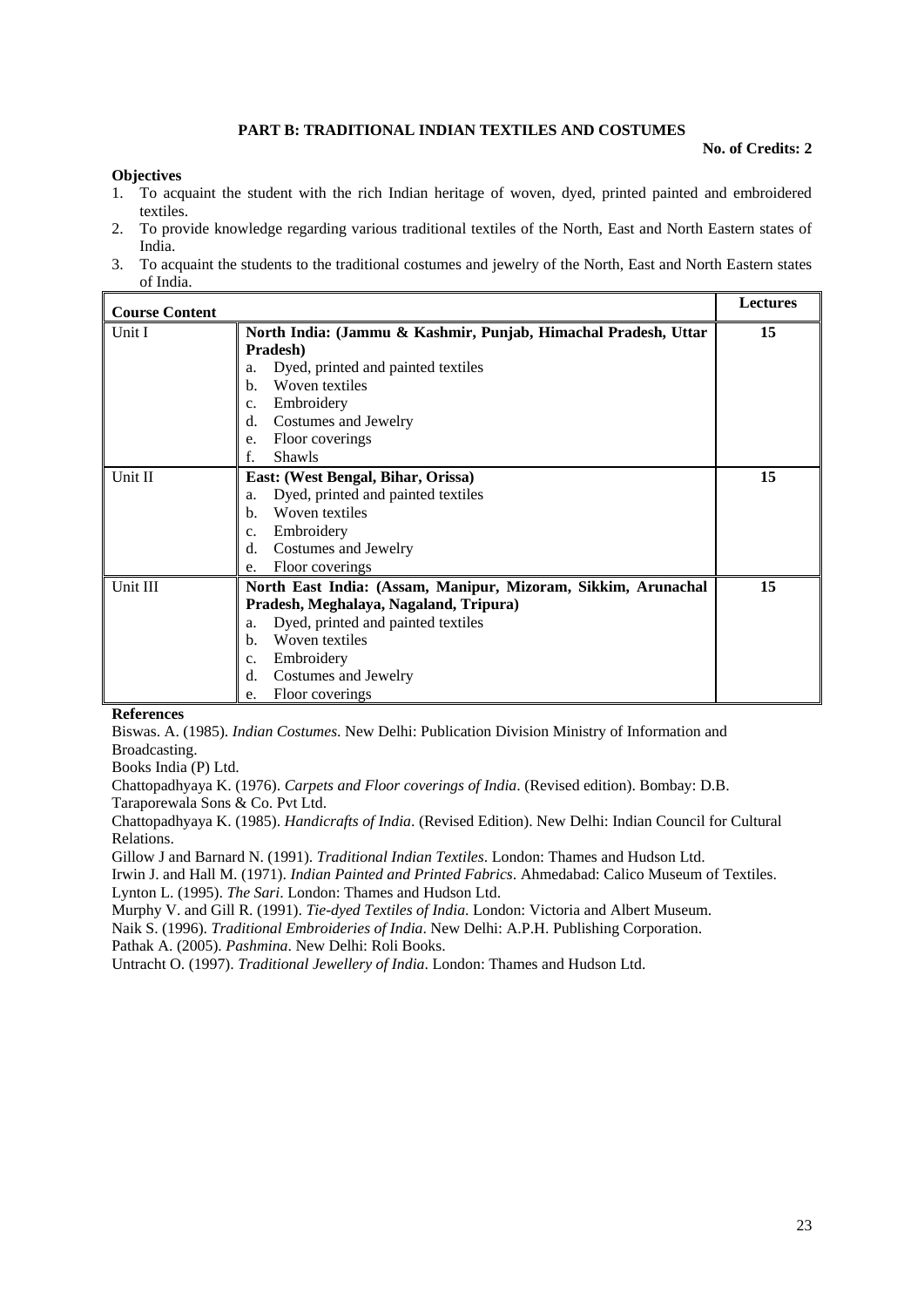| <b>Course Code</b> | <b>Title of Paper</b> |                                                         | Lectures/week | <b>Marks</b> | <b>Credits</b> |
|--------------------|-----------------------|---------------------------------------------------------|---------------|--------------|----------------|
|                    |                       |                                                         |               |              |                |
| <b>USHS404</b>     | Part A                | <b>Applied Economics and Personal</b><br><b>Finance</b> |               | 100          |                |
|                    | Part B                | <b>Principles of Resource</b><br><b>Management</b>      |               | 100          |                |

# **PART A: APPLIED ECONOMICS AND PERSONAL FINANCE**

#### **No. of Credits: 2**

#### **Objectives**

- 1. To acquire knowledge on savings and investments in order to achieve financial security.
- 2. To acquire knowledge on banks and banking systems.

| <b>Course Content</b> |                                                                 | <b>Lectures</b> |
|-----------------------|-----------------------------------------------------------------|-----------------|
| Unit I                | <b>Income management</b><br>a)                                  | 15              |
|                       | i. Types of income – money income, real income, psychic income, |                 |
|                       | personal disposal income                                        |                 |
|                       | b) Personal Budget                                              |                 |
|                       | i. Definition, terms and concept                                |                 |
|                       | ii. Planning the budget                                         |                 |
|                       | iii. Controlling budget                                         |                 |
|                       | iv. Checking                                                    |                 |
|                       | <b>Evaluation of Budget</b><br>V.                               |                 |
|                       | <b>Savings</b><br>c)                                            |                 |
|                       | Definition and meaning<br>i.                                    |                 |
|                       | ii. Need of savings                                             |                 |
|                       | iii. Types of savings                                           |                 |
|                       | - Compulsory Saving - Provident fund                            |                 |
|                       | - Voluntary Saving - Government Scheme, Life Insurance,         |                 |
|                       | <b>Banks</b>                                                    |                 |
|                       | iv. Basic considerations for selecting a saving plan            |                 |
| Unit II               | <b>Investment</b>                                               | 15              |
|                       | i.<br>Meaning and concept                                       |                 |
|                       | ii.<br>Importance of investment                                 |                 |
|                       | iii.<br>Investment avenues                                      |                 |
|                       | Basic consideration for selecting investments<br>iv.            |                 |
| Unit III              | <b>Credit</b>                                                   | 15              |
|                       | Meaning of credit<br>i.                                         |                 |
|                       | Types of credit<br>ii.                                          |                 |
|                       | iii.<br>Credit instruments                                      |                 |
|                       | <b>Taxes</b>                                                    |                 |
|                       | i.<br>Definition and meaning                                    |                 |
|                       | ii.<br>Types of taxes: Direct and Indirect Tax                  |                 |
|                       | iii.<br>Implications on personal finance                        |                 |
|                       | <b>Wills</b>                                                    |                 |
|                       | Definition<br>i.                                                |                 |
|                       | ii.<br>Terms commonly used in making a will                     |                 |
|                       | Guidelines for making a will<br>iii.                            |                 |

### **References**

Dutt A. (2001) *The Penguin guide to Personal Finance*. New Delhi: Penguin Books India Pvt. Ltd. Kale, N. G. and Bandgar, P. K. (1996) *Investment Analysis and Portfolio Management*, Mumbai: Vipul Prakashan.

Seetharaman P., Batra S., Mehra P.(2005) *Family Resource Management*, New Delhi: CBS Publisher and Distributor.

Shanbagh A. N. (2007) *In the Wonderland of Investment* (26<sup>th</sup> ed) Mumbai: Popular Prakashan.

Shukul M. and Gandotra (2006) *Home Management and Family Finance*, New Delhi: Dominant Publishers and Distributors.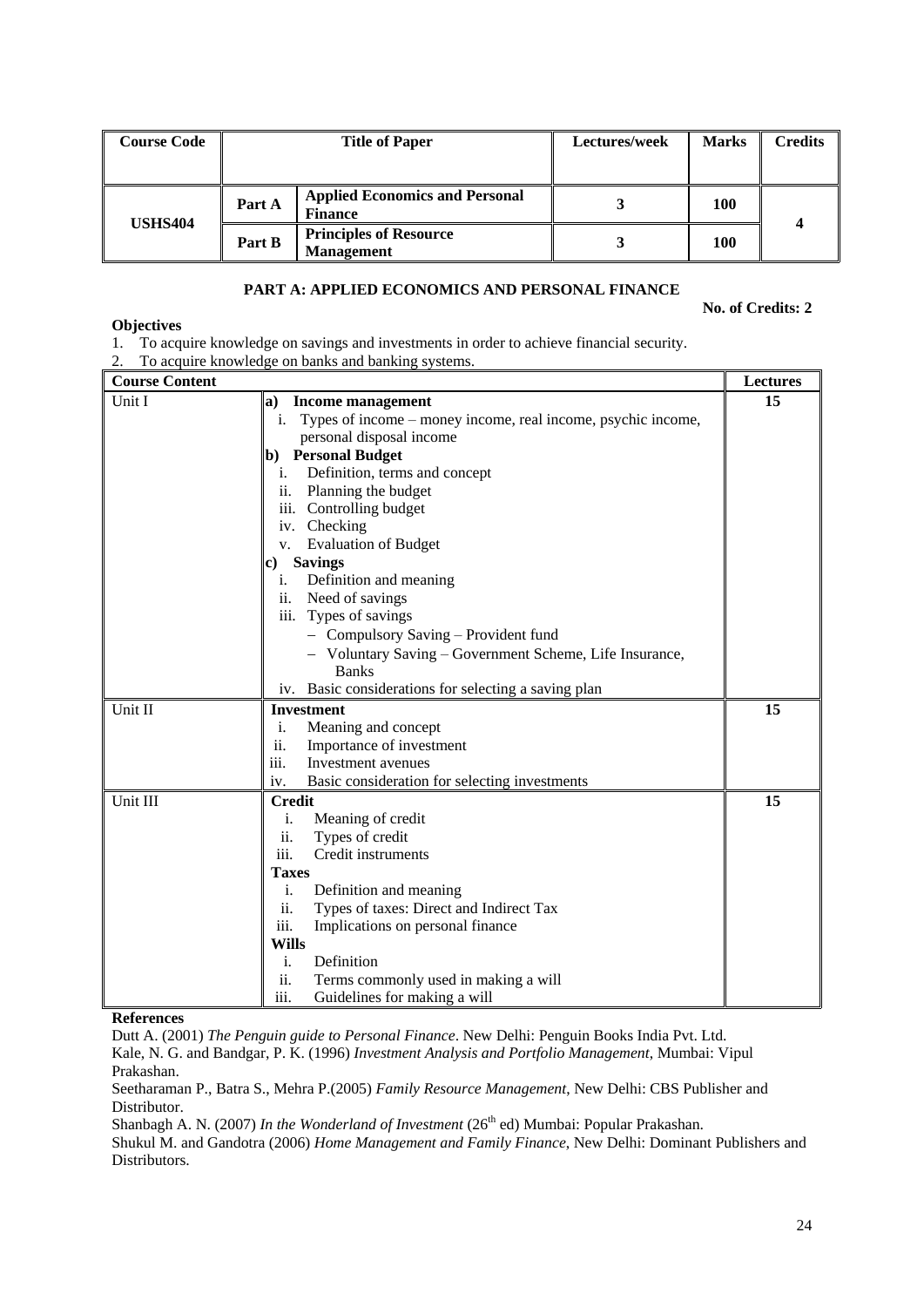# **PART B: PRINCIPLES OF RESOURCE MANAGEMENT**

**No. of Credits: 2**

### **Objectives**

- 1. To understand and study the effective use of resources
- 2. To develop an understanding of human values, goals and standards
- 3. To facilitate understanding of concepts such as motivation, leadership and team work.

| <b>Course Content</b> |                                                                    | <b>Lectures</b> |
|-----------------------|--------------------------------------------------------------------|-----------------|
| Unit I                | <b>Resources</b><br>a)                                             | 15              |
|                       | Definition<br>i.                                                   |                 |
|                       | ii.<br>Characteristics                                             |                 |
|                       | iii.<br>Classification                                             |                 |
|                       | Guidelines for effective use of resources<br>iv.                   |                 |
|                       | <b>Management of Time</b><br>b)                                    |                 |
|                       | Types of Time<br>i.                                                |                 |
|                       | ii.<br>Philosophy and attitude towards time                        |                 |
|                       | iii.<br>Time plans: Types of time plans and Steps involved in      |                 |
|                       | preparing time plans                                               |                 |
|                       | Tools of time management<br>iv.                                    |                 |
| Unit II               | a)<br>Human energy as a resource                                   | 15              |
|                       | Energy demands for different activities<br>i.                      |                 |
|                       | ii.<br>Fatigue: Meaning, Types of fatigue, Remedies                |                 |
|                       | iii.<br><b>Energy Expenditure</b>                                  |                 |
|                       | iv.<br>Work simplification: definition, importance, techniques     |                 |
|                       | Communication<br>$\mathbf{b}$ )                                    |                 |
|                       | Meaning and nature of communication<br>i.                          |                 |
|                       | Communication structures<br>ii.                                    |                 |
|                       | Barriers to effective communication<br>$\overline{111}$ .          |                 |
|                       | Achieving effective communication<br>iv.                           |                 |
|                       | <b>Group Dynamics</b><br>c)                                        |                 |
|                       | Concept of group dynamics<br>$\mathbf{1}$ .                        |                 |
|                       | ii.<br>Managerial model of work groups                             |                 |
|                       | d) Motivating                                                      |                 |
|                       | Definition<br>i.                                                   |                 |
|                       | ii.<br>Theories of motivation: Maslow's need hierarchy, Herzberg's |                 |
|                       | theory motivation, David McClelland's theory                       |                 |
|                       | Incentives and Recognition<br>iii.                                 |                 |
|                       | Benefits of motivation<br>iv.                                      |                 |
| Unit III              | Other resources: Money, Human Resources, Materials and<br>a)       | 15              |
|                       | Information Technology and their use in management                 |                 |
|                       | <b>Concepts of Quality Management</b><br>$\mathbf{b}$              |                 |
|                       | Meaning and importance of Quality management<br>i.                 |                 |
|                       | ii.<br>Fundamentals                                                |                 |
|                       | iii.<br>TQM, JIT, quality assurance, quality circles               |                 |
|                       | Current trends in Quality management<br>iv.                        |                 |

#### **References**

Bank, J. (1996). *The essence of Total Quality Management*, New Delhi: Practice Hall of India Pvt. Ltd.

Bother, D. (1994). *Communicate with confidence*, McGraw Hill Inc, New York

Drucker, P. (1975). *The practice of Management*. Allied Publishers Pvt. Ltd. Bombay

Mundel, M. E. (1990). *Motion & Time Study, Principles & Practice*, Prentice Hall Inc., New Delhi

Pike, J. & Barheo, R. (2001)*TQM in Action*, Clespur and Hall

Mukherjee P.N. (2009) *Total Quality management*, PHI Learning Pvt. Ltd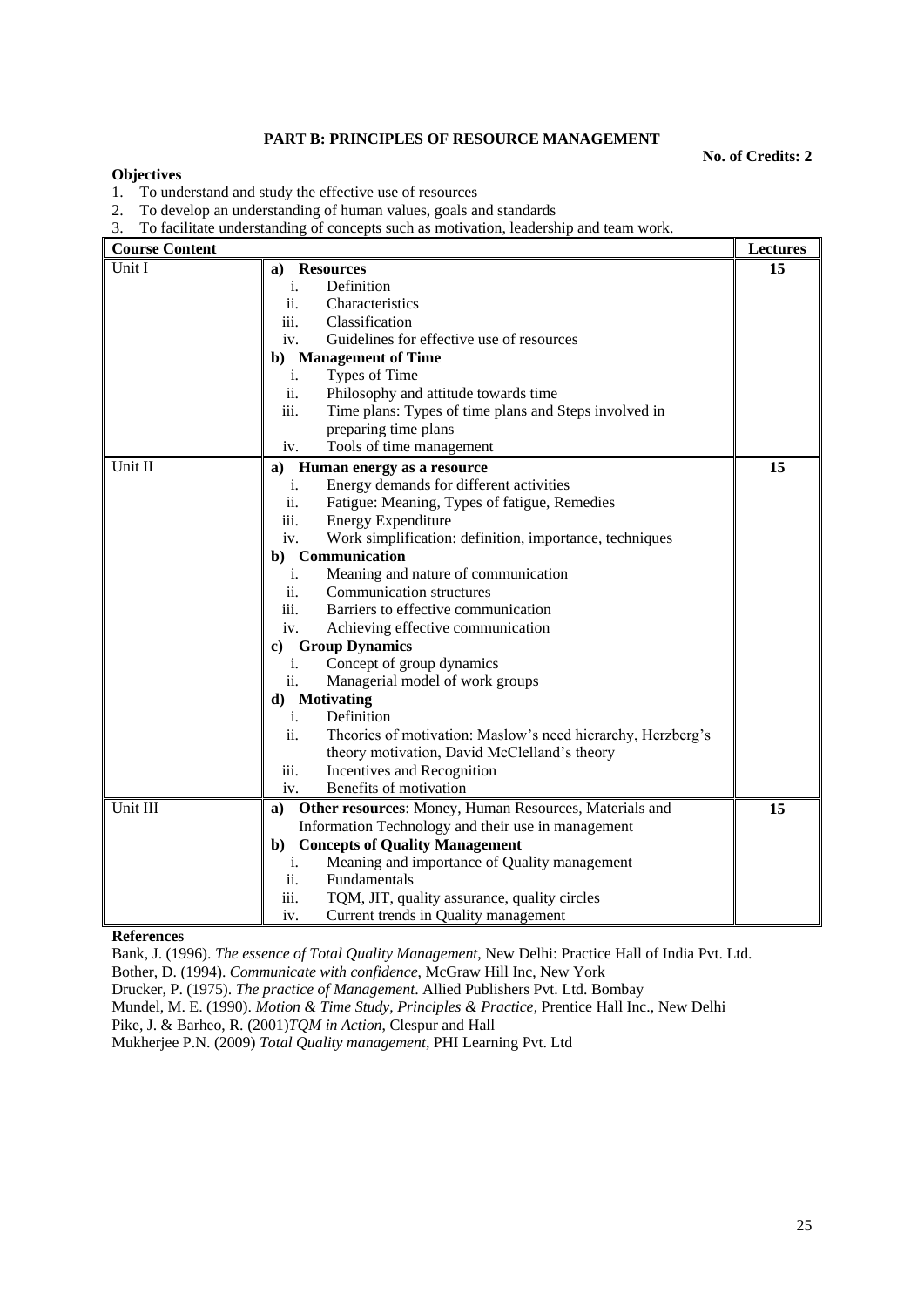| <b>Course Code</b> | <b>Title of Paper</b>        | Lectures/week            | <b>Marks</b> | <b>Credits</b> |
|--------------------|------------------------------|--------------------------|--------------|----------------|
|                    |                              |                          |              |                |
| <b>USHS405</b>     | <b>Foundation Course</b>     |                          | 100          |                |
|                    | <b>Computer Applications</b> | $\overline{\phantom{a}}$ | 50           |                |

# **FOUNDATION COURSE**

#### **No. of Credits: 2**

### **Objectives**

- 1. To help students develop awareness and skills with regard to the production and use of selected media.
- 2. To facilitate students' oral and written expression in English.
- 3. To provide students with skills in scientific writing and report writing.
- 4. To help students reflect on their career goals and put together their curriculum vitae.
- 5. To encourage personal, familial, community and professional value-grounding in students, enabling them to be better human beings.

| <b>Course Content</b> |                                                                        | <b>Lectures</b> |
|-----------------------|------------------------------------------------------------------------|-----------------|
| Unit I                | <b>Constitution and Positive Values</b><br>a.                          | 15              |
|                       | Values of Human Rights and Animal Rights<br>b.                         |                 |
|                       | <b>Gender Equality</b><br>C.                                           |                 |
|                       | Interreligious and Communal Harmony<br>d.                              |                 |
| Unit II               | Science and faith<br>e.                                                | 15              |
|                       | <b>Education and Values</b>                                            |                 |
|                       | Culture and Values<br>g.                                               |                 |
|                       | Need for Integration of Educational and Cultural Values<br>a.          |                 |
|                       | Media Influence on values<br>b.                                        |                 |
| Unit III              | Integrating values<br>a.                                               | 15              |
|                       | Acknowledging dilemmas between meeting different types of values<br>b. |                 |
|                       | Resolving dilemmas in ways that honor well-being                       |                 |

### **References**

Alder, R. B., & Rodman, G. (2000). *Understanding Human Communication*. (7th Ed.) New York: Harcourt College

Block, D.P. (1994). *Writing a Resume*, Chicago: NTC Learning Works.

Charles, E. (1999). *Value Education Today –A manual for teachers*. Mumbai: St. Xavier's Institute of Education Society.

Daniel, J. & Selvamony, N. (1990). *Value Education Today: Explorations in social ethics,* Madras: Madras Christian College.

Kattikaran, K. & Vettickathadam, C. (1978). *Youth Quest*. K.J.C. Publishers, Bangalore.

Kumar,K.J. (1997). *Mass Communication*. (3rd Ed.)Mumbai: Vipul Prakashan.

Mani Jacob (Ed.) (2002) *Resource Book for Value Education*, New Delhi: Institute of Value Education,

Nata, V.G., & Kaur, C. (1997). *Business communication*. (5<sup>th</sup> Ed.) Mumbai: Vipul Prakashan.

Reader's Digest. (1997). *Write better, speak better*, New York: Reader's Digest Association.

Sharma, S.R. (1999). *Morality in Indian Education.* New Delhi: Cosmo Publications,

# **COMPUTER APPLICATIONS (Value-added Course) CORELDRAW (VECTOR BASED GRAPHIC PROGRAMME)**

|        | Course Code |                                                     |  |  |
|--------|-------------|-----------------------------------------------------|--|--|
| Unit I |             | <b>Introduction to Corel Draw graphic interface</b> |  |  |
|        | 1.          | The Corel Draw screen                               |  |  |
|        | ii.         | The title bar                                       |  |  |
|        | iii.        | Menubar                                             |  |  |
|        | iv.         | Standard tool bar                                   |  |  |
|        | V.          | Work area and printable page                        |  |  |
|        | vi.         | Page Counter bar                                    |  |  |
|        | vii.        | Docker windows                                      |  |  |
|        | viii.       | Colour palette                                      |  |  |
|        | ix.         | Tool box                                            |  |  |
|        | X.          | Status bar                                          |  |  |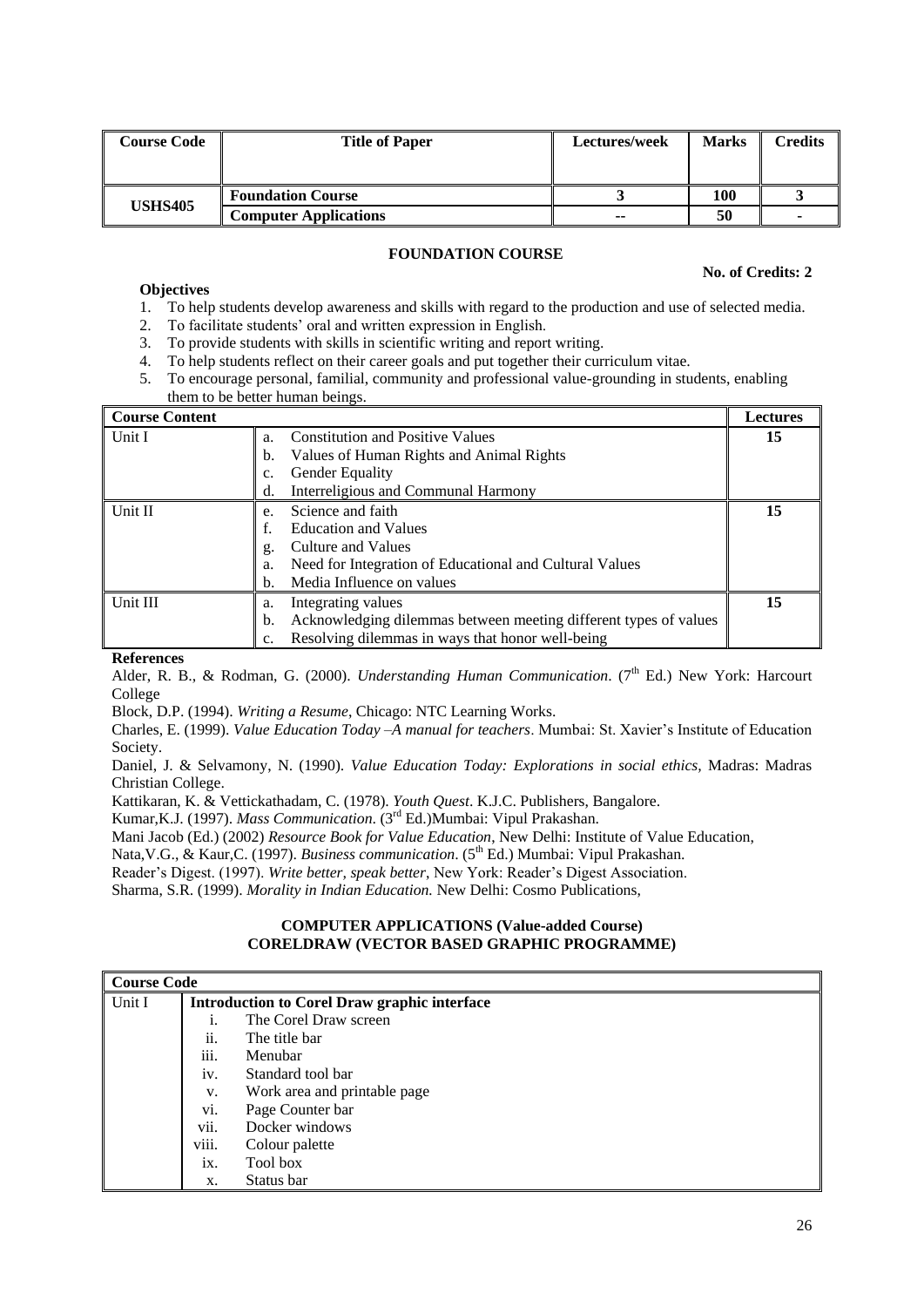|          | Drawing basic geometric figures                                               |
|----------|-------------------------------------------------------------------------------|
|          | Drawing freehand lines<br>i.                                                  |
|          | ii.<br>Drawing ellipse and circles                                            |
|          | iii.<br>Drawing rectangle and squares                                         |
|          | Drawing polygons<br>iv.                                                       |
| Unit II  | Open save and close drawings                                                  |
|          | Format conversion<br>i.                                                       |
|          | ii.<br>Basic editing                                                          |
|          | iii.<br>Colour correction                                                     |
|          | Import and export options<br>iv.                                              |
|          | <b>Views</b>                                                                  |
|          | Normal view<br>i.                                                             |
|          | ii.<br>Full screen view                                                       |
|          | Simple wireframe view<br>iii.                                                 |
|          | Draft view<br>iv.                                                             |
|          | Page sorter<br>V.                                                             |
|          | Zoom view<br>vi.                                                              |
|          | vii.<br>The view manager                                                      |
| Unit III | Undoing and redoing a series of actions: drawing and selecting with tool box: |
|          | Selecting an object                                                           |
|          | Resizing an object and Moving an object<br>i.                                 |
|          | ii.<br>Change the shape of an object                                          |
|          | iii.<br>Combining two objects                                                 |
|          | Skewing an object<br>iv.                                                      |
|          | Drawing a curve line<br>v.                                                    |
|          | Drawing straight lines<br>vi.                                                 |
|          | vii.<br>Artistic media tool                                                   |
|          | viii.<br>Rotating an object                                                   |
|          | Grouping objects<br>ix.                                                       |
|          | The post script fill dialogue box<br>X.                                       |
|          | Adding effects to objects                                                     |
|          | Perspective effects<br>i.                                                     |
|          | ii.<br>Extrusion                                                              |
|          | iii.<br>Drop shadow                                                           |
|          | Distortion<br>iv.                                                             |
|          | Transparency of objects<br>v.                                                 |
|          | Importing, editing and exporting images 7 clip arts<br>vi.                    |
| Unit IV  | Working with text                                                             |
|          | i. Artistic media                                                             |
|          | ii.<br>Paragraph text                                                         |
|          | iii.<br>Changing text and text attributes                                     |
|          | Arranging and ordering the objects<br>iv.                                     |
|          | Apply text to a path<br>v.                                                    |
|          | Applying bullets and webdings<br>vi.                                          |
|          | <b>Working with images</b>                                                    |
|          | Bitmap images<br>$\mathbf{1}$ .                                               |
|          | ii.<br>Vector images                                                          |
|          | iii.<br>Resizing, moving, rotating & Skewing an image                         |
|          | Cropping and importing images from CDs<br>iv.                                 |
|          | Converting to bitmap and adding special effects<br>v.                         |
| Unit V   | Page layouts and backgrounds                                                  |
|          | Changing page orientation<br>i.                                               |
|          | ii.<br>Changing paper type                                                    |
|          | iii.<br>Changing the width and height of paper                                |
|          | Applying layout styles<br>iv.                                                 |
|          | Applying bitmaps to the background<br>V.                                      |
|          | <b>Editing layouts and page formats</b>                                       |
|          | Adding page formats<br>i.                                                     |
|          | ii.<br>Hiding page frames                                                     |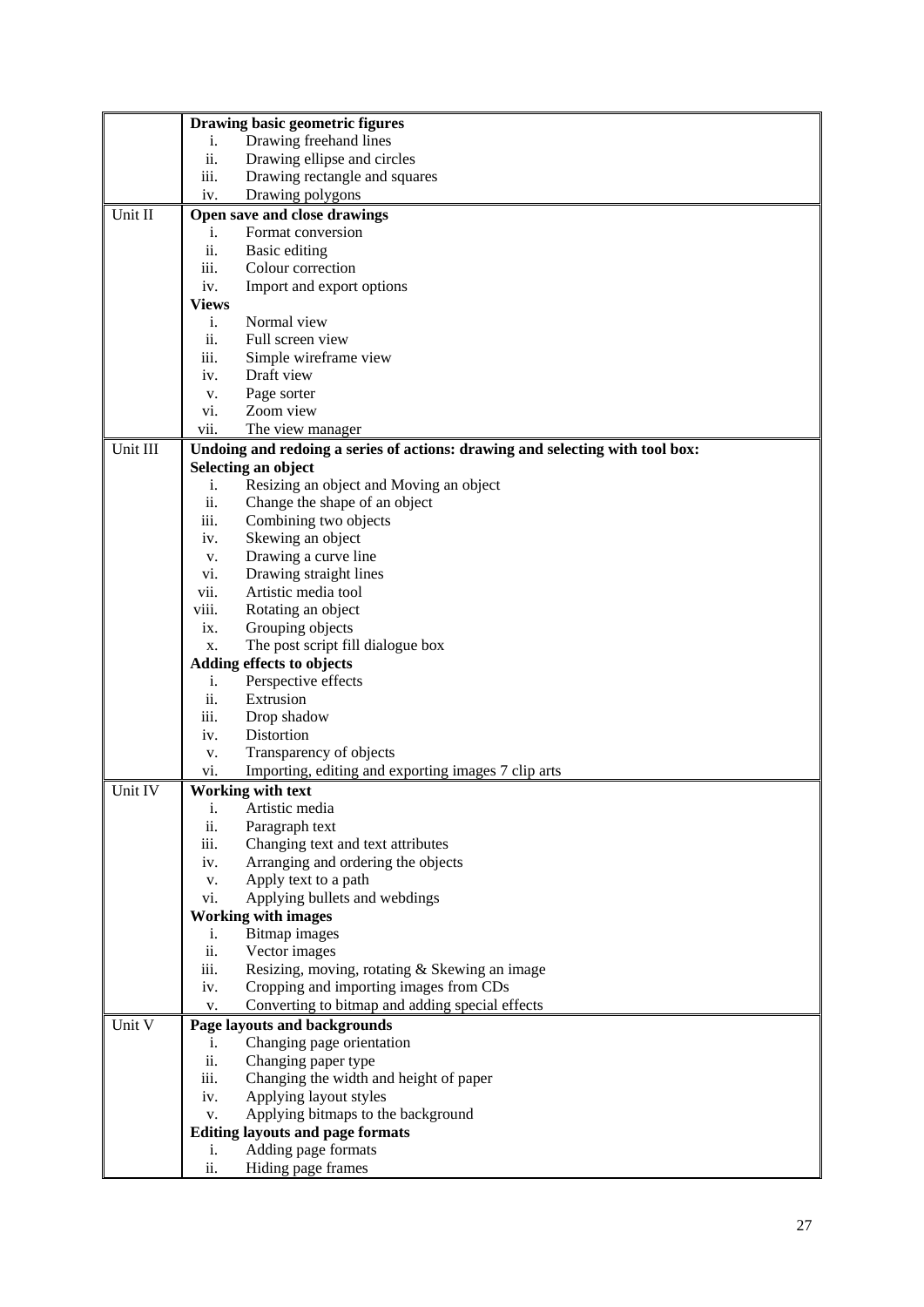|         | iii.                      | Inserting pages                       |  |  |
|---------|---------------------------|---------------------------------------|--|--|
|         | iv.                       | Toggle pages $&$ renaming them        |  |  |
|         | vi.                       | Converting bitmaps to vector          |  |  |
| Unit VI | <b>Templates</b>          |                                       |  |  |
|         | i.                        | Editing templates                     |  |  |
|         | ii.                       | Loading styles from another templates |  |  |
|         | iii.<br>Ruler and options |                                       |  |  |
|         | <b>Corel trace skills</b> |                                       |  |  |
|         | 1.                        | Adding special effects to bitmaps     |  |  |
|         | ii.                       | 3D effects                            |  |  |
|         | iii.                      | At strokes                            |  |  |
|         | iv.                       | Blurr                                 |  |  |
|         | V.                        | <b>Colour Transform</b>               |  |  |
|         | vi.                       | Creative effects                      |  |  |
|         | $\cdot \cdot$<br>V11.     | Distort                               |  |  |
|         | viii.                     | Noise                                 |  |  |
|         | ix.                       | Plug-ins                              |  |  |

# **Note:**

Computer Applications is a value added course to be conducted by the college computer center.

Duration: Computer training sessions of 24 hours in Semester I.

Computer professionals will be invited to conduct the sessions as visiting faculty.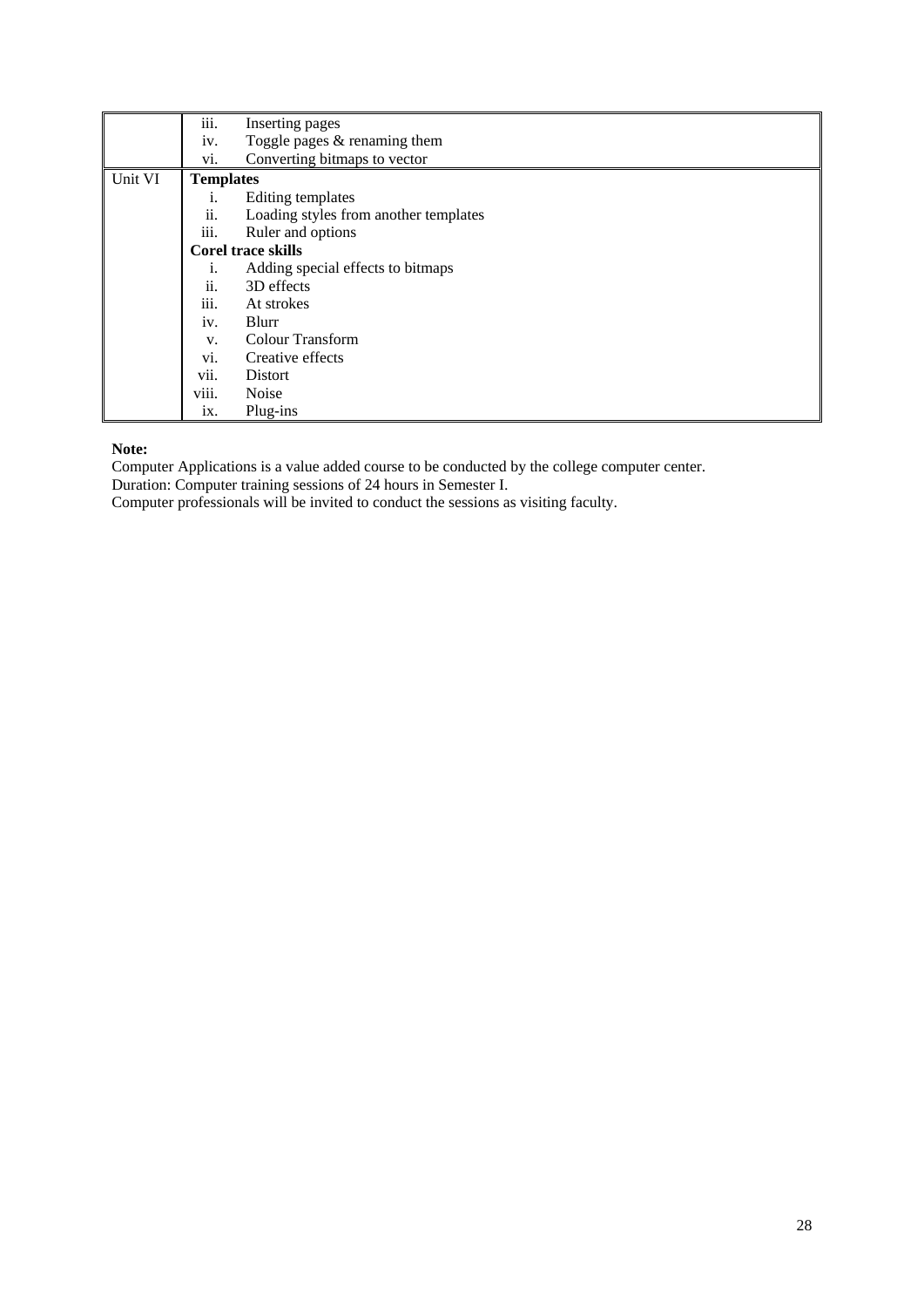| Course Code | <b>Title of the Paper</b> |                                              | Periods/<br>week | <b>Marks</b> | <b>Credits</b> |
|-------------|---------------------------|----------------------------------------------|------------------|--------------|----------------|
|             | Part A                    | <b>Nutrition and Meal Planning</b>           |                  | 50           |                |
| USHSP401    | Part B                    | <b>Developmentally Appropriate Practices</b> |                  | 50           |                |

# **PART A: NUTRITION AND MEAL PLANNING**

## **No. of credits: 2**

- 1. To help the students understand and utilize advanced techniques of cooking with emphasis on nutrient-rich recipes.
- 2. To enable the students develop well-planned menus-Indian, continental and oriental
- 3. To develop skills in presentation of dishes.

| <b>Course Content</b> |                                                                 | <b>Periods</b> |
|-----------------------|-----------------------------------------------------------------|----------------|
| Unit I                | Preparation of nutrient rich recipes e.g. Vitamin A, Vitamin C, | 15             |
|                       | Iron, Calcium and fiber                                         |                |
| Unit II               | Pickles and preservatives: Indian pickles (veg), relishes       | 15             |
|                       | Salads: Raw/cooked salads with different salad dressings        |                |
|                       | Garnishing techniques used for presentation of food             |                |
| Unit III              | Preparing, cooking and presenting menus accordance with         | 15             |
|                       | traditional requirements                                        |                |
|                       | Continental                                                     |                |
|                       | Christian                                                       |                |
|                       | Parsi                                                           |                |
|                       | Moghlai                                                         |                |

The above cooking techniques will make the use of equipment like Microwave, Tawa / kadhai, Pressure Cooker and Tandoor

# **References**

**Objectives**

Ceserani, V, Kinton, R. and Foskett, D. (1995). *Practical Cookery.* (8th Ed.) London: ELBS. Larousse. Gastronomique, (1988). *The world's greatest encyclopedia*. London: Paul Hamlyn. Karla, J. and Dasgupta, P. (1986). Prashad. *Cooking with Indian masters*. Ahmedabad: Allied Publishers. Philip. T. E. (1981). *Modern cookery for teaching and the trade*. Vols. I and II, (3<sup>rd</sup> Ed.). Bombay, Orient Longman (Ltd.)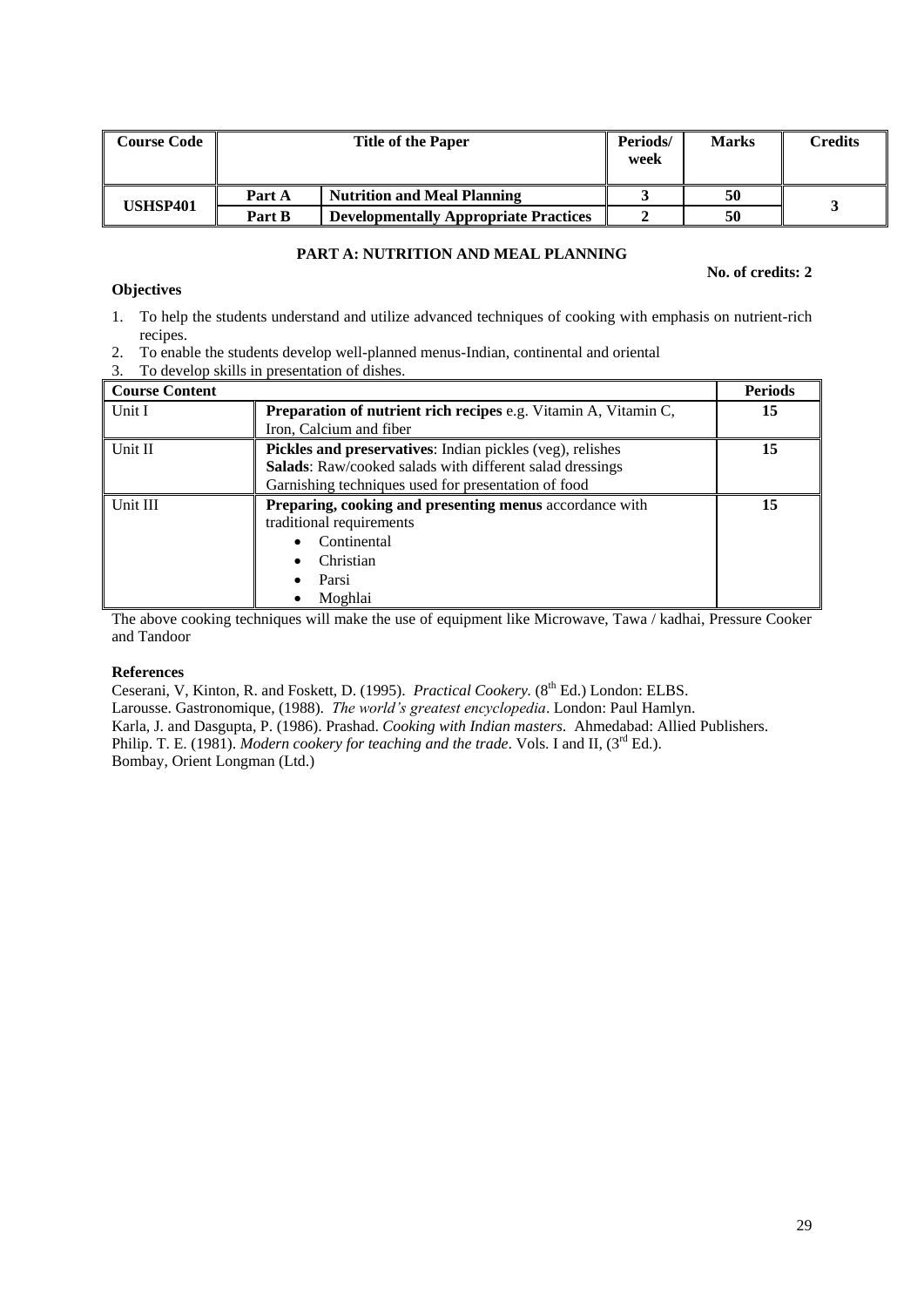## **PART B: DEVELOPMENTALLY APPROPRIATE PRACTICES**

#### **Objective**s

**No. of Credits: 1**

1. To provide beginning skills and techniques required for making teaching materials for developmentally-appropriate activities for adolescents and adults.

| <b>Course Content</b> |                                                                               | <b>Periods</b> |
|-----------------------|-------------------------------------------------------------------------------|----------------|
| Unit I                | <b>Activities for Adolescents and Adults:</b>                                 | 15             |
|                       | Charts and Posters: orientation to purpose, types, usage and methods of<br>a) |                |
|                       | making charts and posters; making of a recipe/article; information based;     |                |
|                       | socially relevant issues; slogans                                             |                |
|                       | <b>Puppet Making:</b> Masks and Body puppets; Stick puppets; Paper bag<br>b)  |                |
|                       | puppets; Box puppets; Glove and socks puppets; Finger puppets                 |                |
| Unit II               | <b>Activities for Adolescents/Adults:</b>                                     | 15             |
|                       | Flash Cards: Orientation to purpose, types, usage and methods of making<br>a) |                |
|                       | flash cards; Flash Cards (6-8) based on an existing story and concept         |                |

#### Methods

Each group of 20+ students will be divided into six /seven groups; some activities will be individual and others will be in subgroups of 3-5 individuals per group.

Each of the teacher supervisors would orient the students to the method, technique and usage of teaching material.

A subgroup will make teaching materials for adolescents/adults. These will vary across the year such that each individual has the experience of working with each of the types of teaching materials.

#### **References (books and journals)**

Dopyera, M., & Dopyera, J. (1993). *Becoming a Teacher of Young Children*. New York: McGraw Hill. Catron, C. & Allen, J. (1993). *Early Childhood Curriculum*. New York: Macmillan. Gestwicki, C. (1999). *Developmentally Appropriate Practices Curriculum and Development in Early Education*  (2nd Ed.). Clifton Park, NY: Delmar Learning.

**Journals and magazines:** *Childhood Education, Parenting, Young Children*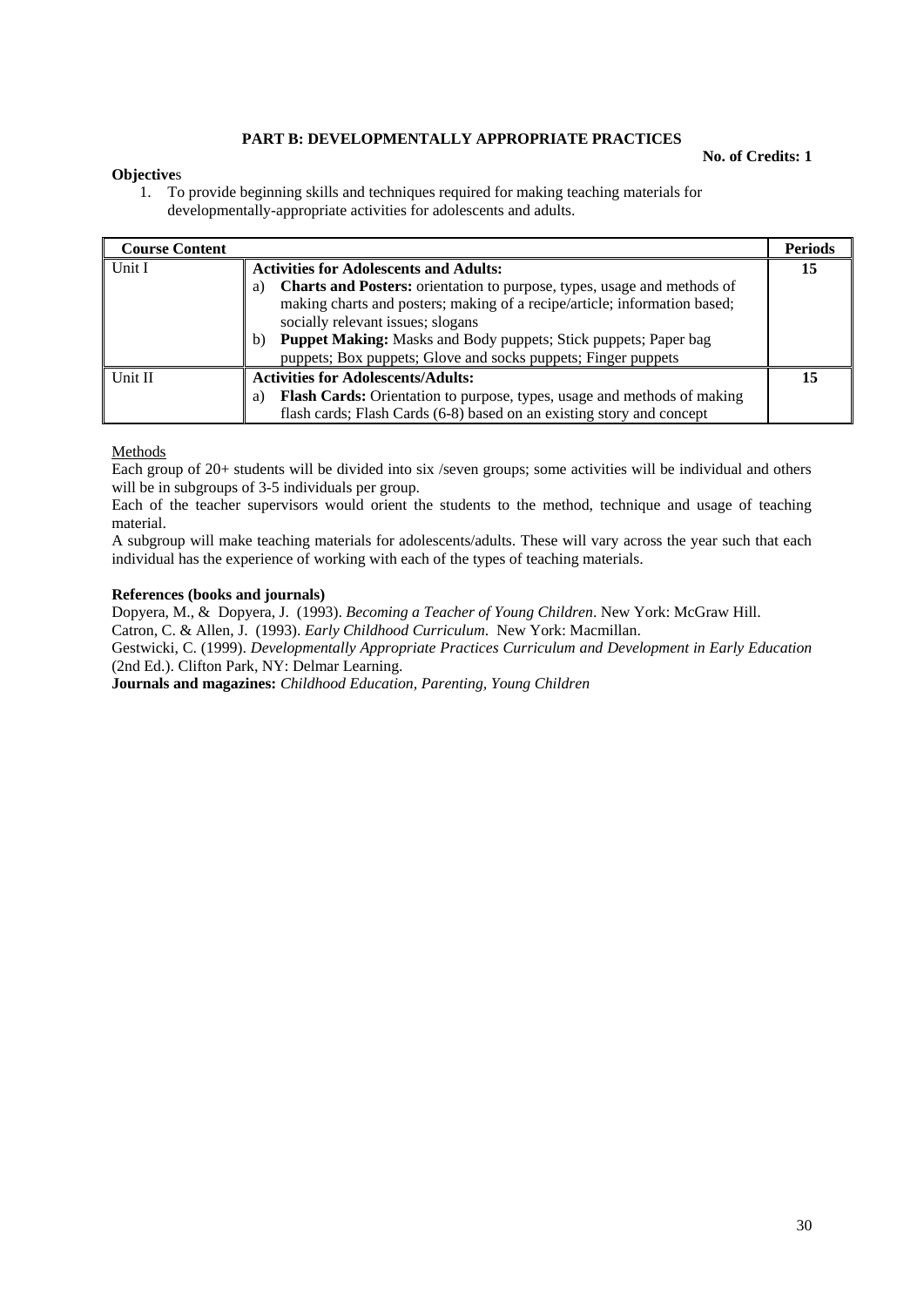| <b>Course Code</b> | <b>Title of the Paper</b>                     | Periods/<br>week | <b>Marks</b> | Credits |
|--------------------|-----------------------------------------------|------------------|--------------|---------|
| <b>USHSP402</b>    | <b>Textile Chemistry And Women's Clothing</b> |                  | 50           |         |

# **TEXTILE CHEMISTRY AND WOMEN'S CLOTHING**

## **No. of Credits: 2**

# **Objectives**

- 1. To train the students to analyze fibers and their blends
- 2. To introduce the students to laundering procedures
- 3. to train the students in the techniques of stain removal
- 4. To introduce students to preparatory wet processes and dyeing techniques

| <b>Course Content</b> | <b>Topics</b>                                                                                              | <b>Periods</b> |
|-----------------------|------------------------------------------------------------------------------------------------------------|----------------|
| Unit I                | <b>Qualitative analysis of fibers:</b> Identification of fibers by the following tests<br>Microscopic test |                |
|                       | Burning test<br>11.<br>iii.<br>Chemical solubility tests<br><b>Blend Analysis</b>                          |                |
| Unit II               | a) Scouring and bleaching of grey fabric<br>b) Tie - Dye samples (any two techniques)                      | 15             |
| Unit III              | a)Laundry procedures<br>b)Stain Removal                                                                    | 15             |

\*Journal

# **References**

Clarke, W. (1977). *Introduction to Textile Printing*. London: Newness Butterworth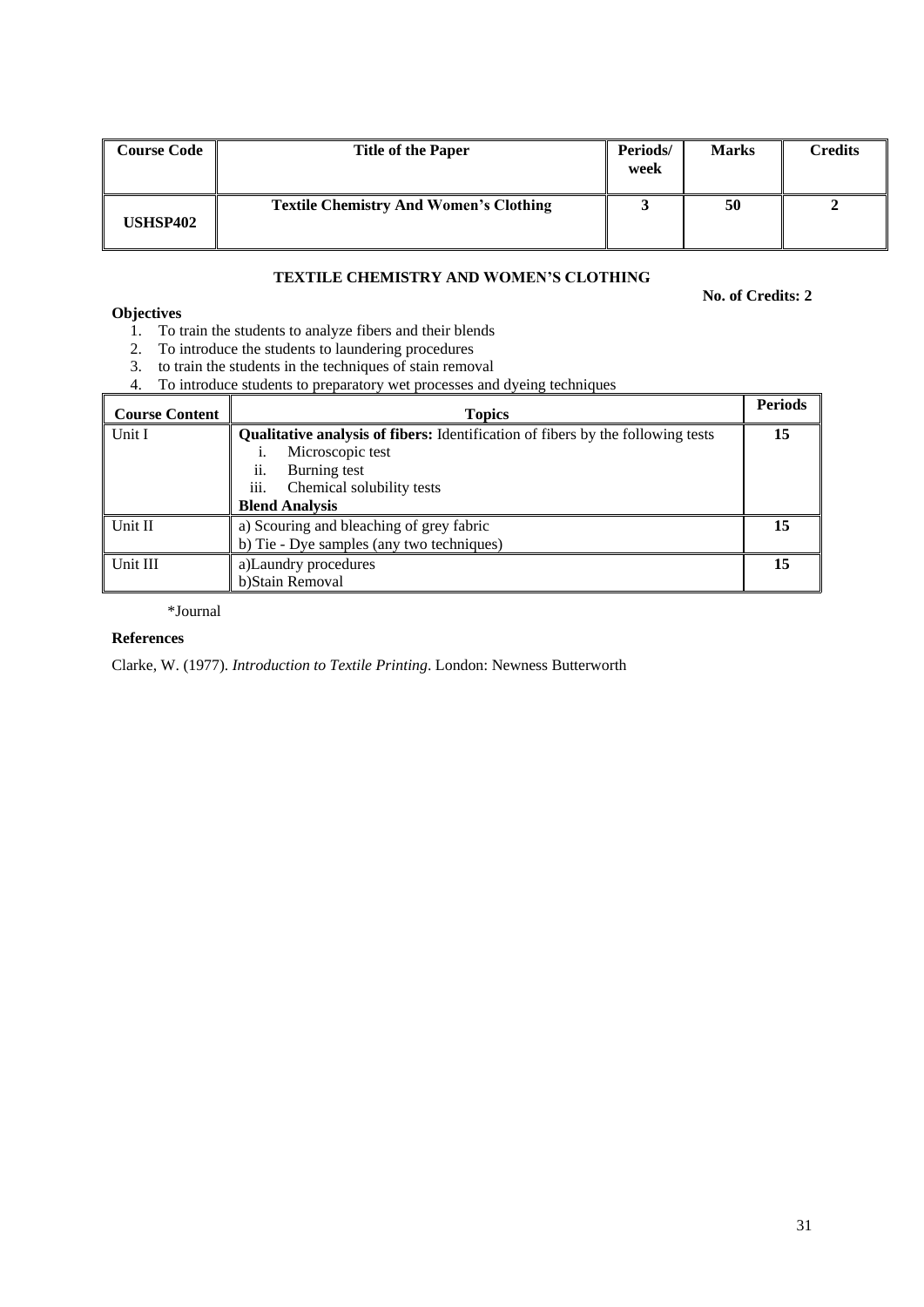# **S.Y.B.Sc. (Home Science) Scheme of Examination**

# **SEMESTER III**

| <b>COURSE</b><br><b>CODE</b> | <b>TITLE</b>                                                                                     | <b>Internal</b><br><b>Examination</b><br><b>Marks</b> | <b>Semester</b><br>End<br><b>Examination</b><br><b>Marks</b> | <b>Credits</b> | <b>Total</b><br><b>Marks</b> | <b>Semester End</b><br><b>Examination</b><br><b>Time (Hours)</b> |
|------------------------------|--------------------------------------------------------------------------------------------------|-------------------------------------------------------|--------------------------------------------------------------|----------------|------------------------------|------------------------------------------------------------------|
| <b>USHS301</b>               | <b>Community Health</b>                                                                          | 30                                                    | 45                                                           | 3              | 75                           | $1\frac{1}{2}$                                                   |
|                              | <b>Meal Planning</b>                                                                             | 40                                                    | 60                                                           |                | 100                          | 2                                                                |
| <b>USHS302</b>               | Methods of Child, Adolescent and<br><b>Adult Study</b>                                           | 30                                                    | 45                                                           | 3              | 75                           | $1\frac{1}{2}$                                                   |
|                              | Development in Adulthood                                                                         | 40                                                    | 60                                                           |                | 100                          | 2                                                                |
| <b>USHS303</b>               | <b>Textile and Fashion Technology</b><br>II- Textile Technology                                  | 30                                                    | 45                                                           |                | 75                           | $1\frac{1}{2}$                                                   |
|                              | <b>Textile and Fashion Technology</b><br><b>III-</b> Traditional Indian Textiles<br>and Costumes | 40                                                    | 60                                                           | 3              | 100                          | $\overline{2}$                                                   |
| <b>USHS304</b>               | Applied Economics and Personal<br>Finance                                                        | 40                                                    | 60                                                           | 4              | 100                          | $\overline{2}$                                                   |
|                              | Principles of Resource<br>Management                                                             | 40                                                    | 60                                                           |                | 100                          | $\overline{2}$                                                   |
| <b>USHS305</b>               | <b>Foundation Course</b><br><b>Computer Application</b><br>(Value Added)                         | 40<br>20                                              | 60<br>30                                                     | $\overline{2}$ | 100<br>50                    | $\overline{2}$                                                   |
| <b>USHSP301</b>              | Group I:<br>- Nutrition and Meal Planning<br>- Developmentally Appropriate<br>Practices          | 20<br>20                                              | 30<br>30                                                     | 3              | 50<br>50                     | $\frac{3}{3}$                                                    |
| USHSP302                     | Group II:<br>Textile Chemistry and<br>Women's Clothing                                           | 20                                                    | 30                                                           | $\overline{2}$ | 50                           | 3                                                                |

**Examinations to be conducted by the College**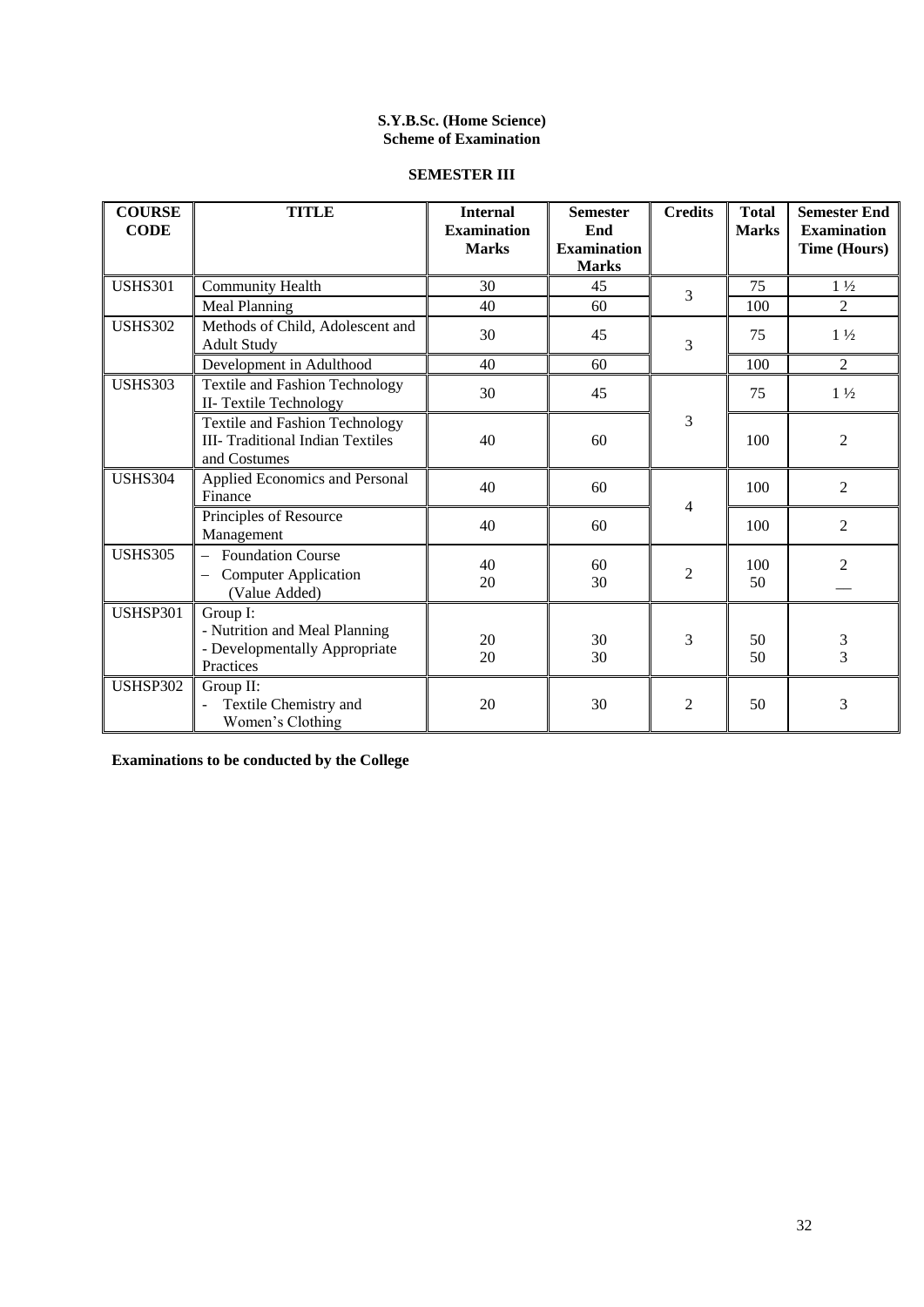# **S.Y.B.Sc. (Home Science) Scheme of Examination**

#### **SEMESTER IV**

| <b>COURSE</b><br><b>CODE</b> | <b>TITLE</b>                                                                                     | <b>Internal</b><br><b>Examination</b><br><b>Marks</b> | <b>Semester</b><br>End<br><b>Examination</b><br><b>Marks</b> | <b>Credits</b> | <b>Total</b><br><b>Marks</b> | <b>Semester End</b><br><b>Examination</b><br><b>Time (Hours)</b> |
|------------------------------|--------------------------------------------------------------------------------------------------|-------------------------------------------------------|--------------------------------------------------------------|----------------|------------------------------|------------------------------------------------------------------|
| <b>USHS401</b>               | Community Health                                                                                 | 30                                                    | 45                                                           | 3              | 75                           | $1\frac{1}{2}$                                                   |
|                              | <b>Meal Planning</b>                                                                             | 40                                                    | 60                                                           |                | 100                          | 2                                                                |
| <b>USHS402</b>               | Methods of Child, Adolescent and<br><b>Adult Study</b>                                           | 30                                                    | 45                                                           | 3              | 75                           | $1\frac{1}{2}$                                                   |
|                              | Development in Adulthood                                                                         | 40                                                    | 60                                                           |                | 100                          | 2                                                                |
| <b>USHS403</b>               | <b>Textile and Fashion Technology</b><br>II- Textile Technology                                  | 30                                                    | 45                                                           |                | 75                           | $1\frac{1}{2}$                                                   |
|                              | <b>Textile and Fashion Technology</b><br><b>III-</b> Traditional Indian Textiles<br>and Costumes | 40                                                    | 60                                                           | 3              | 100                          | $\overline{2}$                                                   |
| <b>USHS404</b>               | Applied Economics and Personal<br>Finance                                                        | 40                                                    | 60                                                           | 4              | 100                          | $\overline{2}$                                                   |
|                              | Principles of Resource<br>Management                                                             | 40                                                    | 60                                                           |                | 100                          | $\overline{2}$                                                   |
| <b>USHS405</b>               | <b>Foundation Course</b>                                                                         | 40<br>20                                              | 60<br>30                                                     | $\overline{2}$ | 100<br>50                    | $\overline{2}$                                                   |
| <b>USHSP401</b>              | Group I:<br>- Nutrition and Meal Planning<br>- Developmentally Appropriate<br>Practices          | 20<br>20                                              | 30<br>30                                                     | 3              | 50<br>50                     | 3<br>$\overline{3}$                                              |
| <b>USHSP402</b>              | Group II:<br>Textile Chemistry and<br>Women's Clothing                                           | 20                                                    | 30                                                           | $\overline{2}$ | 50                           | 3                                                                |

# **Examinations to be conducted by the College**

### **Scheme of Examination**

The performance of the learners shall be evaluated into two parts. The learner's performance shall be assessed by Internal Assessment with 40% marks in the first part by conducting the Semester End Examinations with 60% marks in the second part. The allocation of marks for the Internal Assessment and Semester End Examinations are as shown below:-

### **(a) Internal assessment**

#### **Theory 40 %**

| Sr. No | <b>Evaluation type</b>                                                                                                                             | Marks |
|--------|----------------------------------------------------------------------------------------------------------------------------------------------------|-------|
|        | Two Assignments / Case study / Project                                                                                                             |       |
|        | One class Test (multiple choice questions objective)                                                                                               |       |
|        | Active participation in routine class instructional deliveries (case studies / seminars /<br>presentation)                                         | 05    |
|        | Overall conduct as a responsible student, mannerism and articulation and exhibit of<br>leadership qualities in organizing related academic actives | 0.5   |